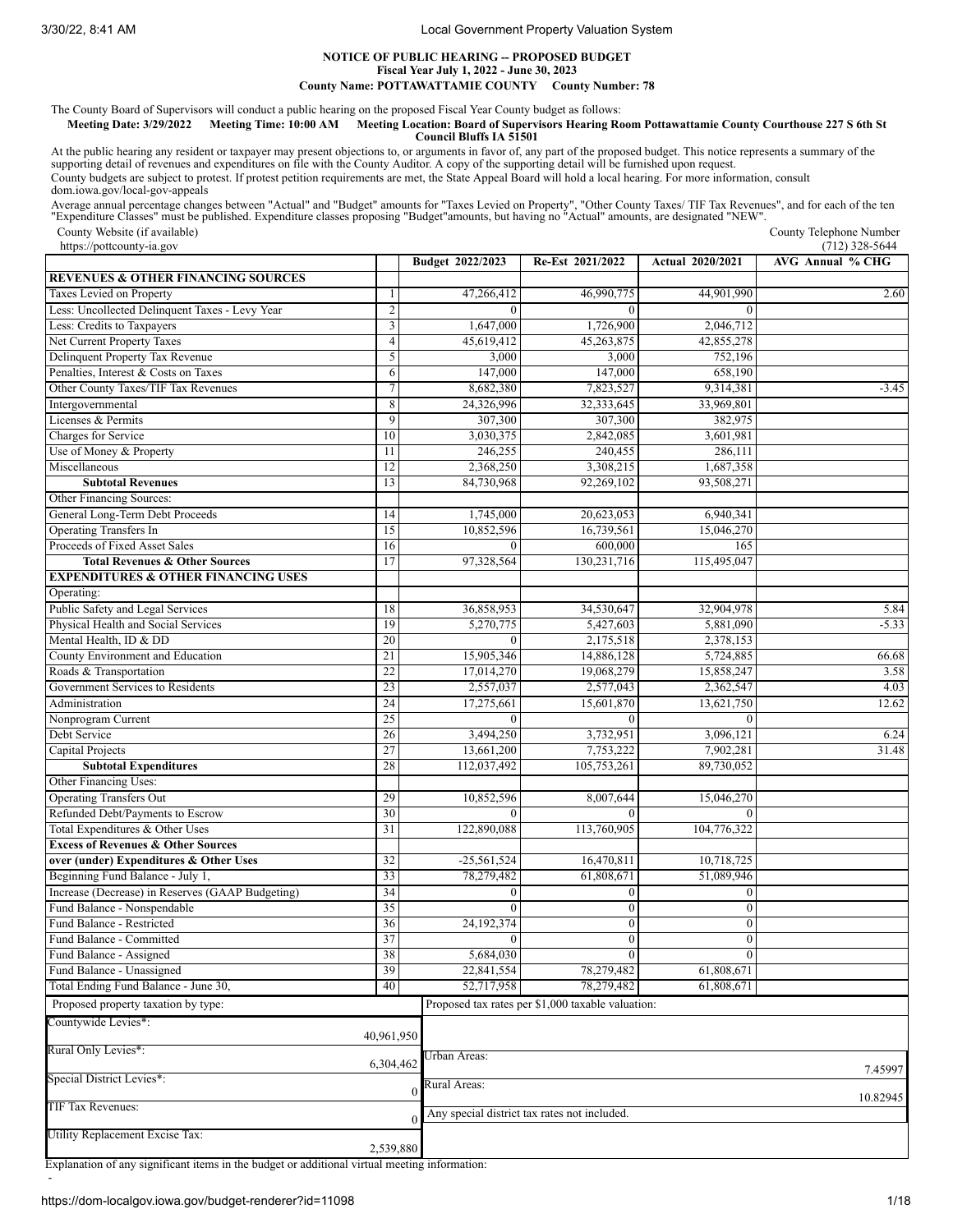### **NOTICE OF PUBLIC HEARING -PROPOSED PROPERTY TAX LEVY Fiscal Year July 1, 2022 - June 30, 2023**

**County Name: POTTAWATTAMIE COUNTY County Number: 78**

The County Board of Supervisors will conduct a public hearing on the proposed Fiscal Year County budget as follows:

Meeting Date: 3/15/2022 Meeting Time: 10:00 AM Meeting Location: Pottawattamie County Board of Supervisors Hearing Room 227 S 6th St Council Bluffs IA **51501**

**Contact Person: Board Chair Contact Phone Number: (712) 328-5644**

At the public hearing any resident or taxpayer may present objections to, or arguments in favor of the proposed tax levy. After adoption of the proposed tax levy, the Board will<br>publish notice and hold a hearing on the pro

County Website (if available)

| https://pottcounty-ia.gov                    |    |                                                                                |                                                                               |                                                                                      | $(712)$ 328-5644                        |
|----------------------------------------------|----|--------------------------------------------------------------------------------|-------------------------------------------------------------------------------|--------------------------------------------------------------------------------------|-----------------------------------------|
|                                              |    | <b>Current Year</b><br><b>Certified</b><br><b>Property Tax</b><br>FY 2021/2022 | <b>Budget Year</b><br><b>Effective</b><br><b>Property Tax</b><br>FY 2022/2023 | <b>Budget Year</b><br><b>Proposed Maximum</b><br><b>Property Tax</b><br>FY 2022/2023 | <b>Proposed</b><br>Percentage<br>Change |
| Taxable Valuations-General Services          |    | 5,448,621,327                                                                  | 5,779,077,898                                                                 | 5,779,077,898                                                                        |                                         |
| Requested Tax Dollars-General Basic          |    | 20,214,386                                                                     |                                                                               | 21,440,407                                                                           |                                         |
| Requested Tax Dollars-General Supplemental   |    | 17,893,820                                                                     |                                                                               | 18,979,098                                                                           |                                         |
| Requested Tax Dollars-General Services Total |    | 38,108,206                                                                     | 38,108,206                                                                    | 40,419,505                                                                           | 6.07                                    |
| <b>Estimated Tax Rate-General Services</b>   |    | 6.99410                                                                        | 6.59417                                                                       | 6.99411                                                                              |                                         |
| Taxable Valuations-Rural Services            | 6  | 1,885,797,708                                                                  | 1,964,697,328                                                                 | 1,964,697,328                                                                        |                                         |
| Requested Tax Dollars-Rural Basic            |    | 6,354,158                                                                      |                                                                               | 6,620,018                                                                            |                                         |
| Requested Tax Dollars-Rural Supplemental     | 8  |                                                                                |                                                                               |                                                                                      |                                         |
| Requested Tax Dollars-Rural Services Total   | 9  | 6,354,158                                                                      | 6,354,158                                                                     | 6,620,018                                                                            | 4.18                                    |
| <b>Estimated Tax Rate-Rural Services</b>     | 10 | 3.36948                                                                        | 3.23417                                                                       | 3.36948                                                                              |                                         |

Explanation of increases in the budget:

Increases due to valuations

If applicable, the above notice is also available online at:

https://www.pottcounty-ia.gov/departments/auditor/finance/

The above tax rates do not include county voted levies, mental health and disabilities services levy, debt service levy and the rates of other local jurisdictions.

Regarding proposed maximum dollars, the Board of Supervisors cannot adopt a higher tax asking for these levies following the public hearing.<br>Budget year effective property tax rate is the rate that would be assessed for th

County Telephone Number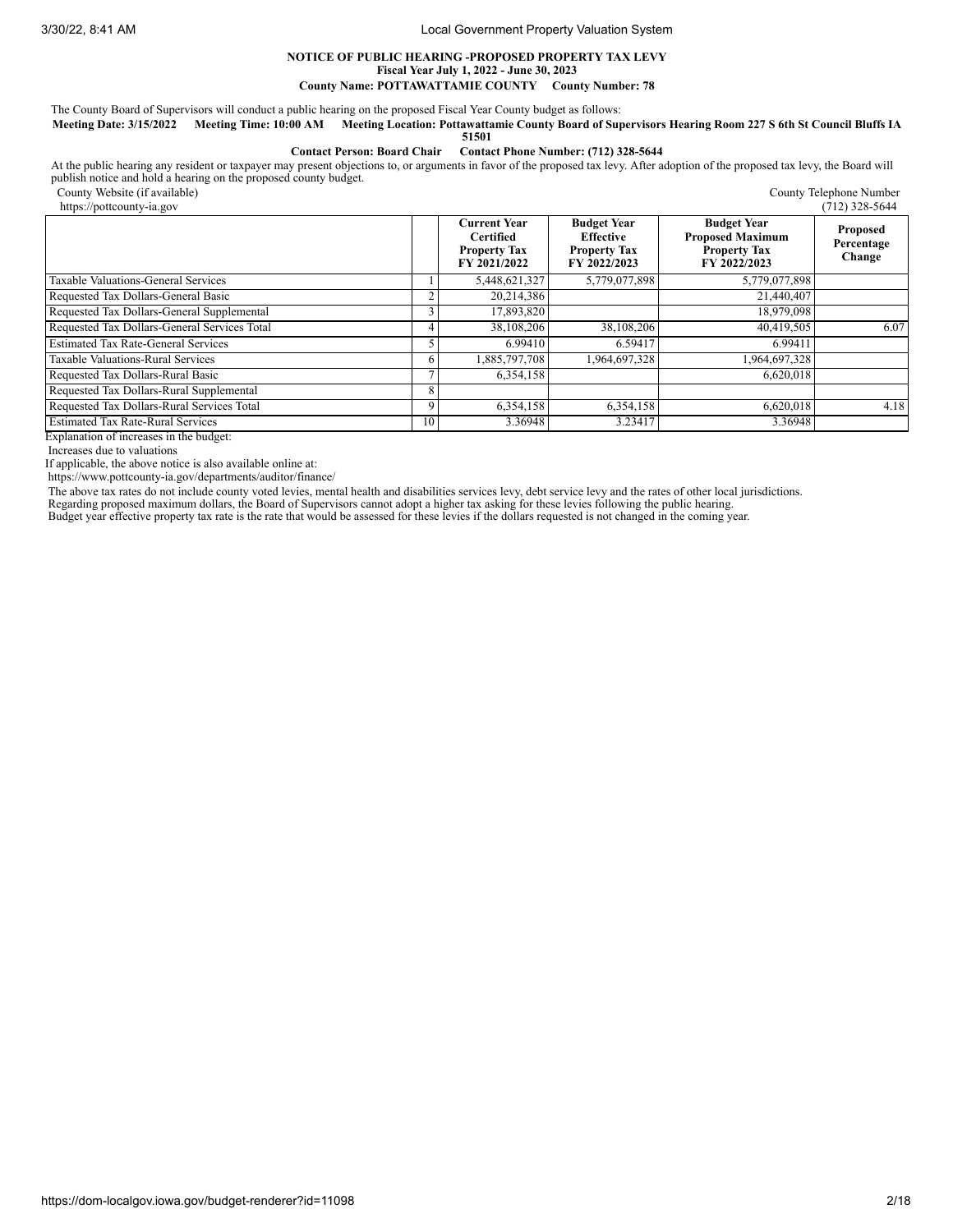| <b>BUDGET SUMMARY</b>                                                                                                                              |                 |               |                    |                                                |                  |           |                            |                                   |                                       |              |
|----------------------------------------------------------------------------------------------------------------------------------------------------|-----------------|---------------|--------------------|------------------------------------------------|------------------|-----------|----------------------------|-----------------------------------|---------------------------------------|--------------|
| REVENUES & OTHER FINANCING SOURCES                                                                                                                 |                 | General       | Special<br>Revenue | TOTALS Budget<br>2022/2023<br>Capital Projects | Debt<br>Service  | Permanent | TOTALS Budget<br>2022/2023 | <b>TOTALS Re-Est</b><br>2021/2022 | <b>TOTALS Actual</b><br>2020/2021     |              |
| Taxes Levied on Property                                                                                                                           |                 | 38,224,443    | 6,304,462          |                                                | 2,737,507        |           | 47,266,412                 | 46,990,775                        | 44,901,990                            |              |
| Less: Uncollected Delinquent Taxes - Levy Year                                                                                                     | $\sim$          | 0             |                    |                                                | 0                |           |                            |                                   | 0                                     |              |
| Less: Credits to Taxpayers                                                                                                                         | 3               | 1,438,500     | 208,500            |                                                | 0                |           | .647,000                   | 1,726,900                         | 2,046,712                             |              |
| Net Current Property Taxes                                                                                                                         | 4               | 36,785,943    | 6,095,962          |                                                | 2,737,507        |           | 45,619,412                 | 45,263,875                        | 42,855,278                            |              |
| Delinquent Property Tax Revenue                                                                                                                    | 5               | 3,000         | 0                  |                                                | $\mathbf{\circ}$ |           | 3,000                      | 3,000                             | 752,196                               |              |
| Penalties, Interest & Costs on Taxes                                                                                                               | $\circ$         | 147,000       |                    |                                                |                  |           | 147,000                    | 147,000                           | 658,190                               | ٥            |
| Other County Taxes/TIF Tax Revenues                                                                                                                |                 | 4,106,981     | 4,430,556          | ∍                                              | 144,843          | 0         | 8,682,380                  | 7,823,527                         | 9,314,381                             |              |
| Intergovernmental                                                                                                                                  | $\infty$        | 15,227,086    | 8,668,098          | 431,812                                        | 5                | $\circ$   | 24,326,996                 | 32,333,645                        | 33,969,801                            | ×            |
| Licenses & Permits                                                                                                                                 | Ó               | 300           | 307,000            | 0                                              | $\circ$          | $\circ$   | 307,300                    | 307,300                           | 382,975                               |              |
| Charges for Service                                                                                                                                | $\approx$       | 2,966,225     | 64,150             | 0                                              | $\circ$          | $\circ$   | 3,030,375                  | 2,842,085                         | 3,601,981                             | $\mathsf{D}$ |
| Use of Money & Property                                                                                                                            | Ξ               | 246,005       | 250                | 0                                              | $\circ$          | 0         | 246,255                    | 240,455                           | 286,111                               |              |
| Miscellaneous                                                                                                                                      | $\overline{c}$  | 563,350       | 1,079,900          | 725,000                                        | $\circ$          | $\circ$   | 2,368,250                  | 3,308,215                         | 1,687,358                             |              |
| <b>Subtotal Revenues</b>                                                                                                                           | 13              | 60,045,00     | 20,645,916         | 1,156,812                                      | 2,882,350        | $\circ$   | 84,730,968                 | 92,269,102                        | 93,508,271                            |              |
| Other Financing Sources:                                                                                                                           |                 |               |                    |                                                |                  |           |                            |                                   |                                       |              |
| General Long-Term Debt Proceeds                                                                                                                    | $\bar{4}$       | $\circ$       | 0                  | 1,745,000                                      | 0                | 0         | 1,745,000                  | 20,623,053                        | 4<br>6,940,341                        |              |
| Operating Transfers In                                                                                                                             | 15              | 1,829,514     | 8,415,582          | 0                                              | 607,500          | $\circ$   | 10,852,596                 | 16,739,561                        | $\frac{5}{2}$<br>15,046,270           |              |
| Proceeds of Fixed Asset Sales                                                                                                                      | $\overline{16}$ | $\circ$       | 0                  | 0                                              | 0                | $\circ$   | 0                          | 600,000                           | $\overline{16}$<br>165                |              |
| Total Revenues & Other Sources                                                                                                                     | $\overline{17}$ | 61,875,404    | 29,061,498         | 2,901,812                                      | 3,489,850        | $\circ$   | 97,328,564                 | 130,231,716                       | F<br>115,495,047                      |              |
| <b>EXPENDITURES &amp; OTHER FINANCING USES</b>                                                                                                     |                 |               |                    |                                                |                  |           |                            |                                   |                                       |              |
| Operating:                                                                                                                                         |                 |               |                    |                                                |                  |           |                            |                                   |                                       |              |
| Public Safety and Legal Services                                                                                                                   | 18              | 36,355,377    | 503,576            |                                                |                  | 0         | 36,858,953                 | 34,530,647                        | $\overline{\mathbf{8}}$<br>32,904,978 |              |
| Physical Health and Social Services                                                                                                                | $\overline{6}$  | 5,011,514     | 259,261            |                                                |                  | 0         | 5,270,775                  | 5,427,603                         | $\overline{6}$<br>5,881,090           |              |
| Mental Health, ID & DD                                                                                                                             | $\approx$       | ≎             | 0                  |                                                |                  | $\circ$   |                            | 2,175,518                         | $\approx$<br>2,378,153                |              |
| County Environment and Education                                                                                                                   | $\overline{z}$  | 11,901,893    | 4,003,453          |                                                |                  | $\circ$   | 15,905,346                 | 14,886,128                        | $\overline{\mathcal{C}}$<br>5,724,885 |              |
| Roads & Transportation                                                                                                                             | 22              | 1,600         | 17,012,670         |                                                |                  | 0         | 17,014,270                 | 19,068,279                        | 15,858,247                            |              |
| Government Services to Residents                                                                                                                   | 23              | 2,516,037     | 41,000             |                                                |                  | $\circ$   | 2,557,037                  | 2,577,043                         | 2)<br>2,362,547                       |              |
| Administration                                                                                                                                     | $\overline{24}$ | 17,264,031    | 11,630             |                                                |                  | $\circ$   | 17,275,661                 | 15,601,870                        | $\overline{c}$<br>13,621,750          |              |
| Nonprogram Current                                                                                                                                 | 25              | $\circ$       | 0                  |                                                |                  | $\circ$   |                            | 0                                 | Z<br>$\overline{\phantom{0}}$         |              |
| Debt Service                                                                                                                                       | 26              | $\circ$       | 0                  |                                                | 3,494,250        | $\circ$   | 3,494,250                  | 3,732,951                         | 26<br>3,096,121                       |              |
| Capital Projects                                                                                                                                   | 27              | $\circ$       | 2,325,000          | 11,336,200                                     |                  | $\circ$   | 13,661,200                 | 7,753,222                         | 5<br>7,902,281                        |              |
| Subtotal Expenditures                                                                                                                              | 87              | 73,050,452    | 24,156,590         | 11,336,200                                     | 3,494,250        | $\circ$   | 112,037,492                | 105,753,261                       | $\frac{8}{3}$<br>89,730,052           |              |
| Other Financing Uses:                                                                                                                              |                 |               |                    |                                                |                  |           |                            |                                   |                                       |              |
| Operating Transfers Out                                                                                                                            | 67              | 1,945,096     | 8,907,500          | $\circ$                                        | $\circ$          | $\bullet$ | 10,852,596                 | 8,007,644                         | $\sqrt{29}$<br>15,046,270             |              |
| Refunded Debt/Payments to Escrow                                                                                                                   | 30              | 0             | 0                  | 0                                              | $\circ$          | $\circ$   |                            |                                   | నె                                    |              |
| Total Expenditures & Other Uses                                                                                                                    | $\overline{31}$ | 74,995,548    | 33,064,090         | 11,336,200                                     | 3,494,250        | $\circ$   | 122,890,088                | 113,760,905                       | $\overline{5}$<br>104,776,322         |              |
| Excess of Revenues & Other Sources over (under) Expenditures<br>& Other Uses                                                                       | 32              | $-13,120,144$ | $-4,002,592$       | 8,434,388                                      | $-4,400$         | $\circ$   | 25,561,524                 | 16,470,811                        | $\mathfrak{Z}$<br>10,718,725          |              |
| Beginning Fund Balance - July 1, 2022                                                                                                              | 33 <sub>1</sub> | 689'980'09    | 10,067,291         | 17,266,210                                     | 859,292          | 0         | 78,279,482                 | 149,808,19                        | 33<br>51,089,946                      |              |
| Increase (Decrease) in Reserves (GAAP Budgeting)                                                                                                   | 34              | $\circ$       | 0                  | 0                                              | $\circ$          | 0         | 0                          | 0                                 | 34<br>$\overline{\circ}$              |              |
| Fund Balance - Nonspendable                                                                                                                        | 55              | $\circ$       | $\circ$            | 0                                              | $\circ$          | $\circ$   | $\circ$                    | $\bullet$                         | 35<br>$\overline{\bullet}$            |              |
| Fund Balance - Restricted                                                                                                                          | 36              | 196'0 br      | 6,064,699          | 8,831,822                                      | 854,892          | $\circ$   | 24,192,374                 | $\bullet$                         | 36<br>$\overline{\bullet}$            |              |
| Fund Balance - Committed                                                                                                                           | 57              | 0             | 0                  | ∍                                              | 0                | 0         |                            | $\bullet$                         | $\approx$<br>$\overline{\bullet}$     |              |
| Fund Balance - Assigned                                                                                                                            | 38              | 5,684,030     | $\circ$            | $\circ$                                        | $\circ$          | $\circ$   | 5,684,030                  | $\circ$                           | 38<br>$\overline{\circ}$              |              |
| Fund Balance - Unassigned                                                                                                                          | 39              | 22,841,554    | $\circ$            | 0                                              | $\circ$          | $\circ$   | 22,841,554                 | 78,279,482                        | 65<br>61,808,671                      |              |
| Total Ending Fund Balance - June 30,                                                                                                               | $40 \mid$       | 36,966,545    | 6,064,699          | 8,831,822                                      | 854,892          | 0         | 52,717,958                 | 78,279,482                        | $61,808,671$ 40                       |              |
| Proposed tax rate per \$1,000 valuation for County purposes: <u>7.45997</u> urban areas; 10.82945 rural areas; Any special district rates excluded |                 |               |                    |                                                |                  |           |                            |                                   |                                       |              |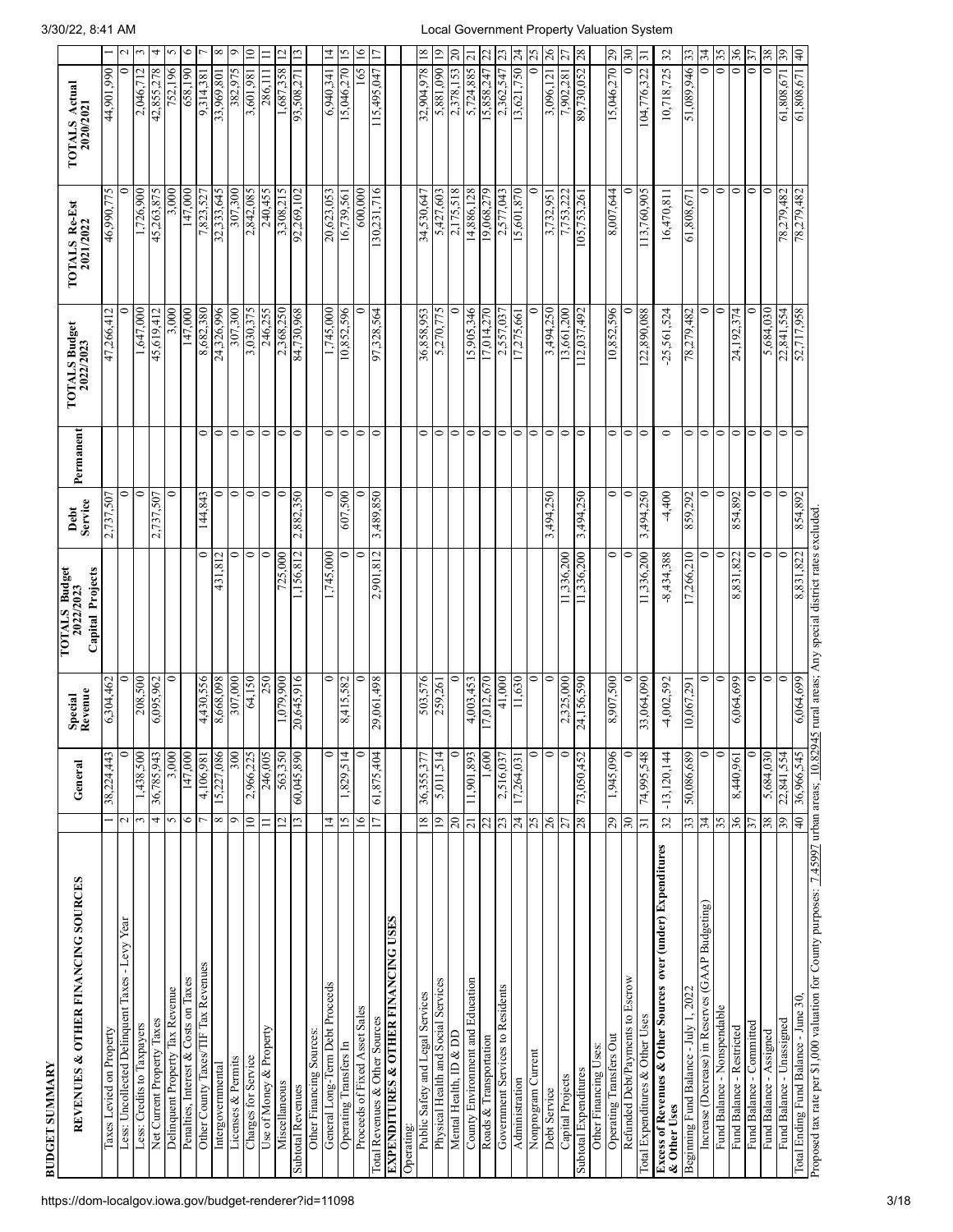# **ADOPTION OF BUDGET & CERTIFICATION OF TAXES Fiscal Year July 1, 2022 - June 30, 2023**

## **County Number: 78 County Name: POTTAWATTAMIE COUNTY Date Adopted: 3/29/2022**

At the meeting of the Board of Supervisors of this County, held after the public hearing as required by law, on the date specified above and to the right, the proposed budget for the fiscal year listed above was adopted as

Note: Utility Tax Replacements are estimated by subtracting the amounts produced in Column T from the amounts entered in Column P. The software performs this calculation and places the budget-year estimated Utility Tax Replacement amounts on line 11 of the Revenues Detail sheet. Budget Basis

CASH

|                                                                               |                      | UTILITY REPLACEMENT<br><b>AND PROPERTY TAX</b><br><b>DOLLARS</b> | <b>VALUATION WITH</b><br><b>GAS &amp; ELEC</b><br><b>UTILITIES</b> | <b>LEVY</b><br><b>RATE</b> | <b>VALUATION</b><br>WITHOUT GAS &<br><b>ELEC UTILITIES</b> | <b>PROPERTY</b><br><b>TAXES</b><br><b>LEVIED</b> |
|-------------------------------------------------------------------------------|----------------------|------------------------------------------------------------------|--------------------------------------------------------------------|----------------------------|------------------------------------------------------------|--------------------------------------------------|
| A. Countywide Levies:                                                         | -1                   |                                                                  | 5,779,077,898                                                      |                            | 5,480,914,021                                              |                                                  |
| <b>General Basic</b>                                                          | $\overline{2}$       | 21,324,826                                                       |                                                                    | 3.69000                    |                                                            | 20,224,573                                       |
| + Cemetery (Pioneer - 331.424B)                                               | $\overline{3}$       |                                                                  |                                                                    |                            |                                                            |                                                  |
| $=$ Total for General Basic                                                   | $\overline{4}$       | 21,324,826                                                       |                                                                    |                            |                                                            | 20,224,573                                       |
| Emerg Mgmt Dollars Included Above in Gen<br>Basic-Info Only for Tax Statement | 5                    |                                                                  |                                                                    |                            |                                                            | $\Omega$                                         |
| General Supplemental                                                          | 6                    | 18,979,098                                                       |                                                                    | 3.28410                    |                                                            | 17,999,870                                       |
| Emerg Mgmt Dollars Included Above in Gen<br>Supp-Info Only for Tax Statement  | $\overline{7}$       |                                                                  |                                                                    |                            |                                                            |                                                  |
| Debt Service (from Form 703 col. I Countywide<br>total)                       | $\mathbf Q$          | 2,882,350                                                        | 5,932,400,988                                                      | 0.48587                    | 5,634,237,111                                              | 2,737,507                                        |
| Voted Emergency Medical Services<br>(Countywide)                              | 10                   |                                                                  |                                                                    |                            |                                                            | $\mathbf{0}$                                     |
| Other                                                                         | 11                   |                                                                  |                                                                    |                            |                                                            |                                                  |
| <b>Subtotal Countywide (A)</b>                                                | 12                   | 43,186,274                                                       |                                                                    | 7.45997                    |                                                            | 40,961,950                                       |
| <b>B. All Rural Services Only Levies:</b>                                     | 13                   |                                                                  | 1,964,697,328                                                      |                            | 1,871,048,920                                              |                                                  |
| <b>Rural Services Basic</b>                                                   | 14                   | 6,620,018                                                        |                                                                    | 3.36948                    |                                                            | 6,304,462                                        |
| Rural Services Supplemental                                                   | 16                   |                                                                  |                                                                    |                            |                                                            | $\mathbf{0}$                                     |
| Unified Law Enforcement                                                       | 17                   |                                                                  |                                                                    |                            |                                                            | $\Omega$                                         |
| Other                                                                         | 18                   |                                                                  |                                                                    |                            |                                                            | $\Omega$                                         |
| Other                                                                         | 19                   |                                                                  |                                                                    |                            |                                                            | $\Omega$                                         |
| <b>Subtotal All Rural Services Only (B)</b>                                   | 20                   | 6,620,018                                                        |                                                                    | 3.36948                    |                                                            | 6,304,462                                        |
| Subtotal Countywide/All Rural Services $(A + B)$                              | 21                   | 49,806,292                                                       |                                                                    | 10.82945                   |                                                            | 47,266,412                                       |
| C. Special District Levies:                                                   |                      |                                                                  |                                                                    |                            |                                                            |                                                  |
| Flood & Erosion                                                               | 22                   |                                                                  |                                                                    | 0.00000                    |                                                            | $\Omega$                                         |
| Voted Emergency Medical Services (partial<br>county)                          | 23                   |                                                                  |                                                                    | 0.00000                    |                                                            | $\theta$                                         |
| Other                                                                         | 24                   | $\mathbf{0}$                                                     |                                                                    | 0.00000                    |                                                            | $\mathbf{0}$                                     |
| Other                                                                         | 25                   |                                                                  |                                                                    | 0.00000                    |                                                            | $\theta$                                         |
| Other                                                                         | 26                   |                                                                  |                                                                    | 0.00000                    |                                                            | $\mathbf{0}$                                     |
| Township ES Levies (Summary from Form 638-<br>RE)                             | 27                   | $\Omega$                                                         | $\theta$                                                           |                            | $\mathbf{0}$                                               | $\Omega$                                         |
| <b>Subtotal Special Districts (C)</b>                                         | 28                   | $\theta$                                                         |                                                                    |                            |                                                            | $\Omega$                                         |
| GRAND TOTAL $(A + B + C)$                                                     | 29                   | 49,806,292                                                       |                                                                    |                            |                                                            | 47,266,412                                       |
| Compensation Schedule for FY 2022/2023                                        |                      |                                                                  |                                                                    |                            |                                                            |                                                  |
| <b>Elected Official</b>                                                       | <b>Annual Salary</b> |                                                                  | Number of Official County Newspapers                               |                            |                                                            |                                                  |
| Attornev                                                                      | 152,958              |                                                                  |                                                                    |                            | <b>Names of Official County Newspapers:</b>                |                                                  |
| Auditor                                                                       | 94.191               |                                                                  |                                                                    | 1 Daily Nonpareil          |                                                            |                                                  |
| Recorder                                                                      | 94,191               |                                                                  |                                                                    | 2 Oakland Herald           |                                                            |                                                  |
| <b>Treasurer</b>                                                              | 94,191               |                                                                  | $\overline{\mathbf{3}}$                                            | Avoca Journal Herald       |                                                            |                                                  |
| <b>Sheriff</b>                                                                | 146,377              |                                                                  | $\overline{4}$                                                     |                            |                                                            |                                                  |
| <b>Supervisors</b>                                                            | 51,164               |                                                                  | 5                                                                  |                            |                                                            |                                                  |
| <b>Supervisor Vice Chair, if different</b>                                    |                      |                                                                  | 6                                                                  |                            |                                                            |                                                  |
| <b>Supervisor Chair, if different</b>                                         |                      |                                                                  |                                                                    |                            |                                                            |                                                  |

At a lawful meeting of the Board of Supervisors of the County indicated above, on the date indicated,the budget for fiscal year listed above, was adopted as summarized above by resolution. In addition, tax levieswere voted on all taxable property of this county

(Board Chairperson) (Date) (County Auditor) (Date)

**COUNTY AUDITOR'S CERTIFICATION**

**By Electronically Certifying, I certify the budget meets all statutory obligations.**

(County Auditor Signature of Certification) (Date)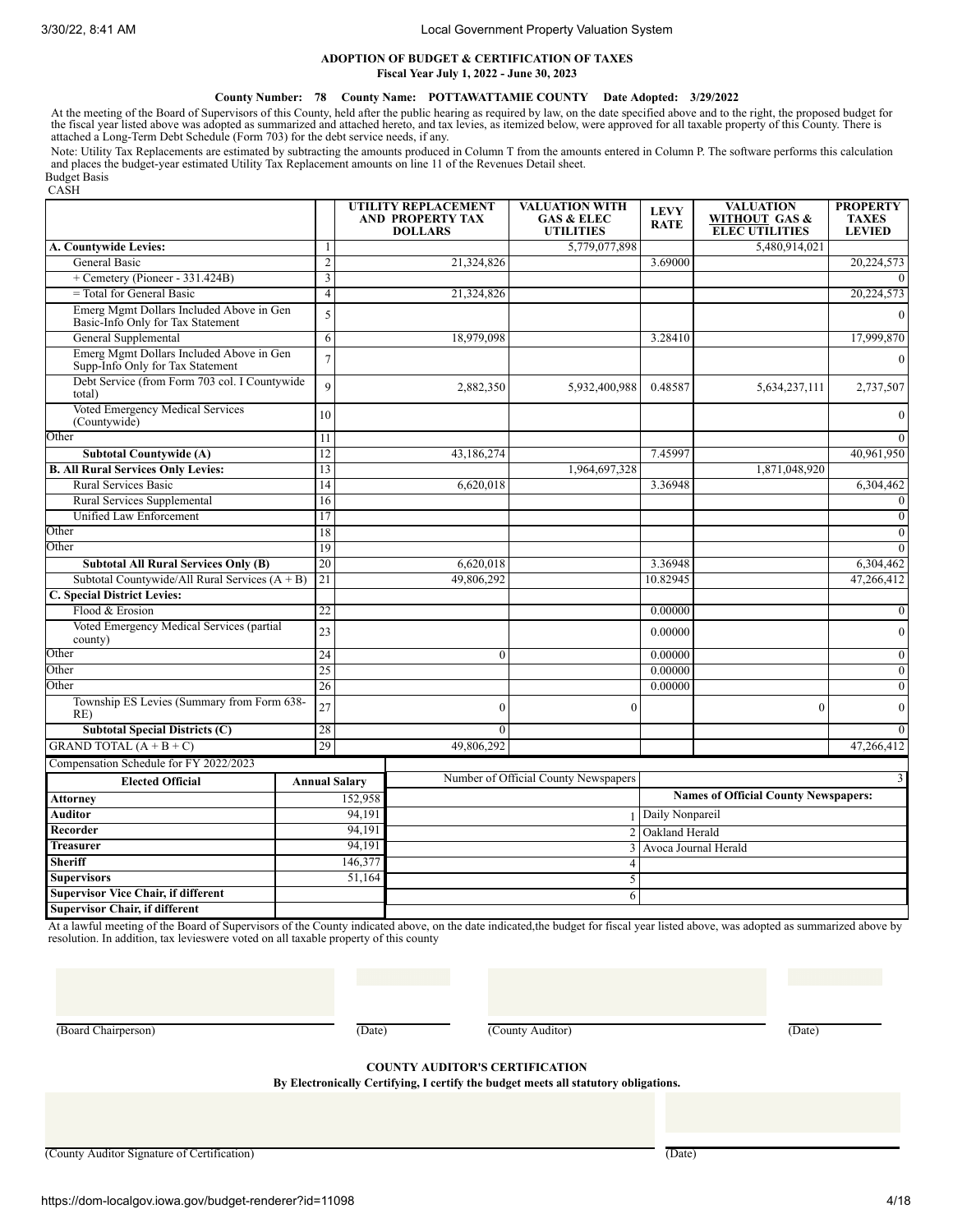| TOWNSHIP NAME | <b>RECORD</b> | UTILITY Replacement AND<br>PROPERTY TAX DOLLARS | VALUATION WITH GAS &<br>ELEC UTILITIES | LEVY<br>RATE | VALUATION WITHOUT GAS & PROPERTY TAXES<br>ELEC UTILITIES |         |
|---------------|---------------|-------------------------------------------------|----------------------------------------|--------------|----------------------------------------------------------|---------|
|               |               | ⊣                                               |                                        | $\circ$      |                                                          | $\circ$ |
|               |               | $\sim$                                          |                                        | $\bullet$    |                                                          | $\circ$ |
|               |               | 3                                               |                                        | $\circ$      |                                                          | $\circ$ |
|               |               | 4                                               |                                        | $\bullet$    |                                                          | $\circ$ |
|               |               | 5                                               |                                        | $\bullet$    |                                                          | $\circ$ |
|               |               | $\circ$                                         |                                        | $\circ$      |                                                          | $\circ$ |
|               |               | $\overline{ }$                                  |                                        | $\bullet$    |                                                          | $\circ$ |
|               |               | $\infty$                                        |                                        | $\bullet$    |                                                          | $\circ$ |
|               |               | o                                               |                                        | $\circ$      |                                                          | $\circ$ |
|               |               | 10 <sub>1</sub>                                 |                                        | $\circ$      |                                                          | $\circ$ |
|               |               | $\equiv$                                        |                                        | $\circ$      |                                                          | $\circ$ |
|               |               | $\overline{c}$                                  |                                        | $\circ$      |                                                          | $\circ$ |
|               |               | $\overline{13}$                                 |                                        | $\circ$      |                                                          | $\circ$ |
|               |               | $\vec{4}$                                       |                                        | $\circ$      |                                                          | $\circ$ |
|               |               | 15                                              |                                        | $\circ$      |                                                          | $\circ$ |
|               |               | 16                                              |                                        | $\circ$      |                                                          | $\circ$ |
|               |               | $\overline{17}$                                 |                                        | $\circ$      |                                                          | $\circ$ |
|               |               | 18                                              |                                        | $\circ$      |                                                          | $\circ$ |
|               |               | 19                                              |                                        | $\circ$      |                                                          | $\circ$ |
|               |               | $\overline{c}$                                  |                                        | $\circ$      |                                                          | $\circ$ |
|               |               | $\overline{z}$                                  |                                        | $\bullet$    |                                                          | $\circ$ |
|               |               | 22                                              |                                        | $\bullet$    |                                                          | $\circ$ |
|               |               | 23                                              |                                        | $\bullet$    |                                                          | $\circ$ |
|               |               | 24                                              |                                        | $\circ$      |                                                          | $\circ$ |
|               |               | 25                                              |                                        | $\circ$      |                                                          | $\circ$ |
|               |               | 26                                              |                                        | $\bullet$    |                                                          | $\circ$ |
|               |               | 27                                              |                                        | $\circ$      |                                                          | $\circ$ |
|               |               | 28                                              |                                        | $\bullet$    |                                                          | $\circ$ |
|               |               | 29                                              |                                        | $\circ$      |                                                          | $\circ$ |
|               |               | $\circ$<br>30                                   | $\circ$                                |              | $\circ$                                                  | $\circ$ |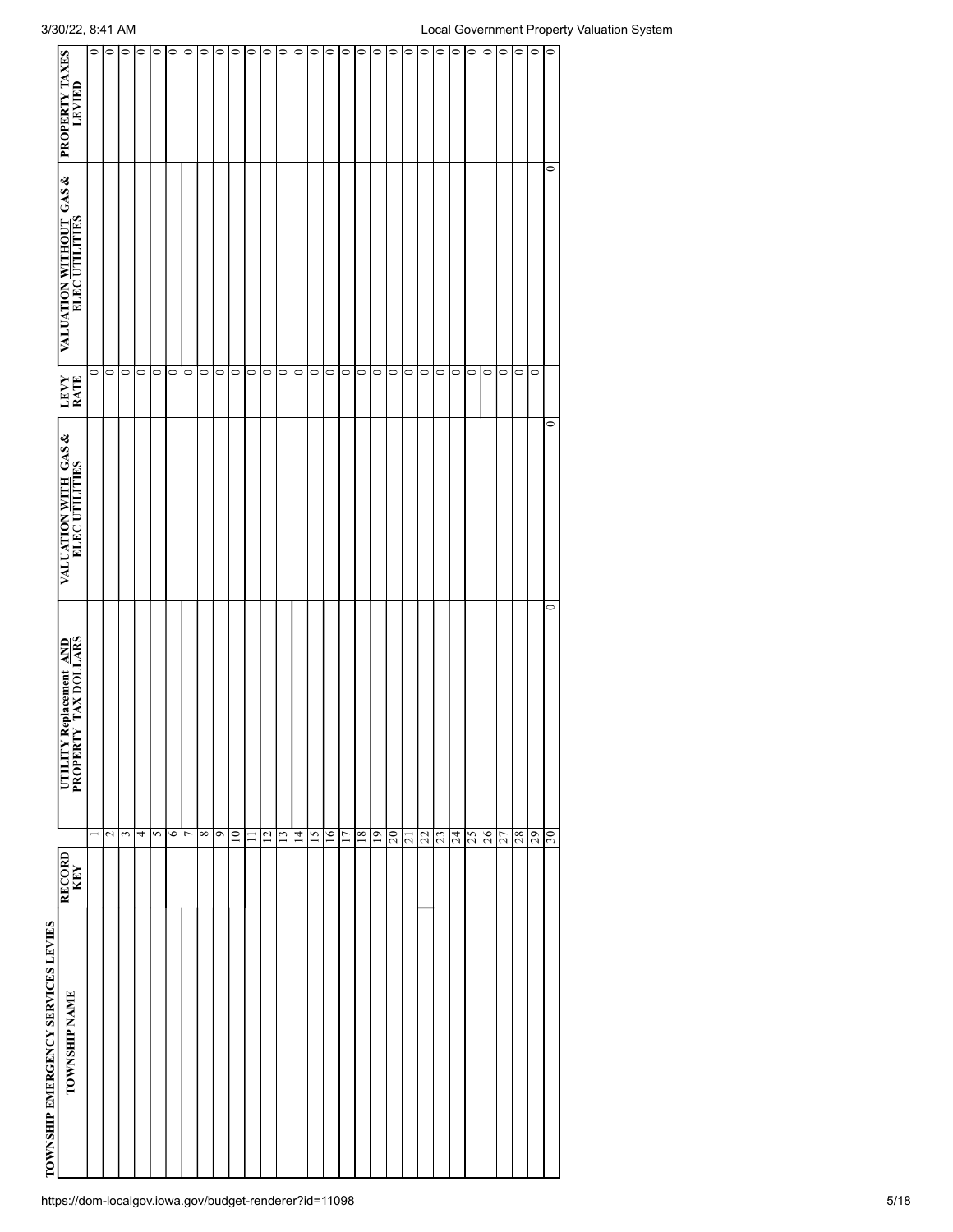| County Name: POTTAWATTAMIE COUNTY<br>78<br>County No:           |                          |                                                                                                                      |                         |                            |                                |                                       |                              |              |                                |                     |                    |                     |                     |                     |                          |
|-----------------------------------------------------------------|--------------------------|----------------------------------------------------------------------------------------------------------------------|-------------------------|----------------------------|--------------------------------|---------------------------------------|------------------------------|--------------|--------------------------------|---------------------|--------------------|---------------------|---------------------|---------------------|--------------------------|
|                                                                 |                          |                                                                                                                      | <b>GENERAL FUND</b>     |                            |                                |                                       | <b>SPECIAL REVENUE FUNDS</b> |              |                                |                     |                    |                     | <b>TOTALS</b>       |                     |                          |
|                                                                 |                          | General<br>Basic                                                                                                     | Supplemental<br>General | General<br>Other           | <b>Services Basic</b><br>Rural | <b>Rural Services</b><br>Supplemental | Secondary<br>Roads           | <b>Other</b> | <b>All Capital</b><br>Projects | All Debt<br>Service | Permanent<br>₹     | 2022/2023<br>Budget | 2021/2022<br>Re-Est | 2020/2021<br>Actual |                          |
| <b>ALNAIONA NO GHIAATI GHYYL</b>                                |                          | 20,224,573                                                                                                           | 028'666'21              |                            | 6,304,462                      | $\circ$                               |                              | 0            |                                | 2,737,507           |                    | 47,266,412          | 46,990,775          | 44,901,990          |                          |
| Less: Uncoll: Del. Taxes Levy Year                              | $\mathbf{\sim}$          |                                                                                                                      |                         |                            |                                |                                       |                              |              |                                |                     |                    |                     |                     |                     | $\sim$                   |
| Less: Credits to Taxpayers                                      | F                        | 801,000                                                                                                              | 637,500                 |                            | 208,500                        |                                       |                              |              |                                |                     |                    | 1,647,000           | 1,726,900           | 2,046,712           | $\mathfrak{m}$           |
| 1000 Net Current Property Taxes                                 | 4                        | 19,423,573                                                                                                           | 17,362,370              |                            | 6,095,962                      | $\circ$                               |                              | $\circ$      |                                | 2,737,507           |                    | 45,619,412          | 45,263,875          | 42,855,278          | 4                        |
| 1010 Delinq. Property Tax Revenue                               | 5                        | 3,000                                                                                                                |                         |                            |                                |                                       |                              |              |                                |                     |                    | 3.000               | 3,000               | 752,196             | S                        |
| 11XX Penalties, Int, & Costs on Taxes                           | $\circ$                  | 147,000                                                                                                              |                         |                            |                                |                                       |                              |              |                                |                     |                    | 147,000             | 147,000             | 658,190             | $\circ$                  |
| OTHER COUNTY TAXES/TIF REVENUES                                 |                          |                                                                                                                      |                         |                            |                                |                                       |                              |              |                                |                     |                    |                     |                     |                     |                          |
| 12XX Other County Taxes                                         | 1                        | 16,000                                                                                                               | 10,000                  |                            |                                |                                       |                              |              |                                |                     |                    | 26,000              | 27,500              | 88,220              | $\overline{\phantom{a}}$ |
| 13XX Voter Approved Local Option Taxes                          | $\infty$                 | 1,500                                                                                                                |                         |                            | 550,000                        |                                       | 3,000,000                    | 565,000      |                                |                     |                    | 4,116,500           | 3,851,500           | 4,644,311           | ${}^{\circ}$             |
| 14XX Gambling Taxes                                             | O                        |                                                                                                                      |                         | 2,000,000                  |                                |                                       |                              |              |                                |                     |                    | 2,000,000           | 1,525,000           | 1,998,496           | $\circ$                  |
| 15XX TIF Tax Revenues                                           | $\approx$                |                                                                                                                      |                         |                            |                                |                                       |                              |              |                                |                     |                    |                     |                     |                     | $\approx$                |
| 16XX Utility Tax Replacement Excise Taxes                       | $\equiv$                 | 1,100,253                                                                                                            | 979,228                 |                            | 315,556                        | $\circ$                               |                              | $\circ$      |                                | 144,843             |                    | 2,539,880           | 2,419,527           | 2,583,354           | $\equiv$                 |
| 17XX Taxes Collected for Other Governments                      | $\frac{1}{1}$            |                                                                                                                      |                         |                            |                                |                                       |                              |              |                                |                     |                    |                     |                     |                     | $\mathbf{m}$             |
| Subtotal                                                        | $12 \overline{ }$        | 1,117,753                                                                                                            | 989,228                 | 2,000,000                  | 865,556                        | $\circ$                               | 3,000,000                    | 565,000      | $\circ$                        | 144,843             | $\circ$            | 8,682,380           | 7,823,527           | 9,314,381           | $\overline{\omega}$      |
| INTERGOVERNMENTAL REVENUE                                       |                          |                                                                                                                      |                         |                            |                                |                                       |                              |              |                                |                     |                    |                     |                     |                     |                          |
| 20XX State Shared Revenues                                      | $\overline{13}$          | 130,000                                                                                                              |                         |                            |                                |                                       | 6,780,000                    |              |                                |                     |                    | 6,910,000           | 6,865,938           | 8,665,746           | $\overline{13}$          |
| 21XX State Replacements Against Levied<br>Taxes                 | $\overline{4}$           | 801,000                                                                                                              | 637,500                 |                            | 208,500                        |                                       |                              |              |                                |                     |                    | 1,647,000           | 1,726,900           | 2,046,712           | $\overline{4}$           |
| 22XX Other State Tax Replacements                               | $\overline{15}$          | 505,700                                                                                                              | 430,200                 |                            | 46,700                         |                                       |                              |              |                                |                     |                    | 982,600             | 1,123,200           | 1,188,301           | $\overline{5}$           |
| 23XX, 24XX State\Federal Pass-Thru<br>Revenues                  | $\overline{16}$          | 606,425                                                                                                              |                         | 1,090,500                  |                                |                                       |                              |              |                                |                     |                    | 1,696,925           | 11,852,011          | 12,043,542          | $\overline{16}$          |
| 25XX Contributions from Other<br>Intergovernmental Units        | 17                       | 7,100,102                                                                                                            | 275,000                 | 65<br>2,076,1              | 90,448                         |                                       |                              | 6,500        | 4,938                          |                     |                    | 9,553,153           | 7,525,370           | 7,886,839           | $\overline{\phantom{0}}$ |
| 26XX, 27XX State Grants and Entitlements                        | 18                       | 890,570                                                                                                              |                         | 24<br>636,9                | 27,450                         |                                       | 874,000                      | 634,500      | 400,000                        |                     |                    | 3,463,444           | 2,631,468           | 1,396,856           | $18\,$                   |
| 28XX Federal Grants and Entitlements                            | $\overline{6}$           | 47,000                                                                                                               |                         |                            |                                |                                       |                              |              | 26,874                         |                     |                    | 73,874              | 608,758             | 740,427             | $\overline{0}$           |
| 29XX Payments in Lieu of Taxes                                  | $\Omega$ <sup>0</sup>    |                                                                                                                      |                         |                            |                                |                                       |                              |              |                                |                     |                    |                     |                     | 1,378               | $20\,$                   |
| Subtotal (lines 13 - 20)                                        | $\overline{21}$          | 10,080,797                                                                                                           | 1,342,700               | 589<br>3,803,              | 373,098                        | 0                                     | 7,654,000                    | 641,000      | 431,812                        | 0                   | 0                  | 24,326,996          | 32,333,645          | 33,969,801          | $\overline{21}$          |
| 3XXX Licenses & Permits                                         | 22                       | 300                                                                                                                  |                         |                            | 277,000                        |                                       | 30,000                       |              |                                |                     |                    | 307,300             | 307,300             | 382,975             | $22\,$                   |
| 4XXX, 5XXX Charges for Service                                  | 23                       | 2,966,225                                                                                                            |                         |                            | 49,150                         |                                       |                              | 15,000       |                                |                     |                    | 3,030,375           | 2,842,085           | 3,601,981           | 23                       |
| 6XXX Use of Money & Property                                    | 24                       | 246,005                                                                                                              |                         |                            |                                |                                       |                              | 250          |                                |                     |                    | 246,255             | 240,455             | 286,111             | $\overline{24}$          |
| 8XXX Miscellaneous                                              | 25                       | 372,350                                                                                                              | 150,000                 | 41,000                     | 12,700                         |                                       | 17,200                       | 1,050,000    | 725,000                        |                     |                    | 2,368,250           | 3,308,215           | 1,687,358           | 25                       |
| <b>Total Revenues</b>                                           | 26                       | 34,357,003                                                                                                           | 19,844,298              | 589<br>5,844.              | 7,673,466                      | $\bullet$                             | 10,701,200                   | 2,271,250    | 1,156,812                      | 2,882,350           | $\circ$            | 84,730,968          | 92,269,102          | 93,508,271          | $\overline{26}$          |
| <b>OITIK EINANCING SOURCES OPERATING</b><br><b>TRANSFERS IN</b> |                          |                                                                                                                      |                         |                            |                                |                                       |                              |              |                                |                     |                    |                     |                     |                     |                          |
| 9000 From General Basic                                         | 27                       |                                                                                                                      |                         |                            |                                |                                       | 115,582                      |              |                                |                     |                    | 115,582             | 100,000             | 5,500,000           | 27                       |
| 9020 From Rural Services Basic                                  | $28\,$                   |                                                                                                                      |                         |                            |                                |                                       | 5,300,000                    |              |                                |                     |                    | 5,300,000           | 5,215,000           | 5,100,000           | $28\,$                   |
| 90xx From Other Budgetary Funds                                 | $29\,$                   | 151,604                                                                                                              | 452,910                 | 000<br>1,225,0             |                                |                                       | 3,000,000                    |              |                                | 607,500             |                    | 5,437,014           | 11,424,561          | 4,446,270           | $_{29}$                  |
| Subtotal (lines 27-29)                                          | $\overline{\mathbf{30}}$ | 151,604                                                                                                              | 452,910                 | 000<br>1,225,              | $\circ$                        | $\circ$                               | 8,415,582                    | $\circ$      |                                | 607,500             | 0                  | 10,852,596          | 16,739,561          | 15,046,270          | $30\,$                   |
| 91XX Proceeds\Gen Long-Term Debt                                | 51                       |                                                                                                                      |                         |                            |                                |                                       |                              |              | 1,745,000                      |                     |                    | 1,745,000           | 20,623,053          | 6,940,341           | 51                       |
| 92XX Proceeds\Gen Capital Asset Sales                           | 32                       |                                                                                                                      |                         |                            |                                |                                       |                              |              |                                |                     |                    |                     | 600,000             | 165                 | 32                       |
| Total Revenues and Other Sources                                |                          |                                                                                                                      | 20,297,208              | 7,069,89                   | 7,673,466                      | $\circ$                               | 19,116,782                   | 2,271,250    | 2,901,812                      | 3,489,850           | $\circ$            | 97,328,564          | 130,231,716         | 115,495,047         | 33                       |
| Beginning Fund Balance - July 1, NaN                            |                          | $\begin{array}{ c c c }\n\hline\n33 & 34,508,607 \\ \hline\n34 & 23,098,536 \\ \hline\n35 & 57,607,143\n\end{array}$ | 7,071,389               | 19,916,764<br>  26,986,353 | 1,358,583<br>9,032,049         |                                       | 7,284,038                    | 1,424,670    | 17,266,210                     | 859,292             |                    | 78,279,482          | $61,\!808,\!671$    | 51,089,946          | $\frac{34}{5}$           |
| Total Resources                                                 |                          |                                                                                                                      | 27,368,597              |                            |                                | $\circ$                               | 26,400,820 3,695,920         |              | 20,168,022                     | 4,349,142           | $\overline{\circ}$ | 175,608,046         | 192,040,387         |                     |                          |

**REVEN**

**UES DETAIL**

36

Loss on Nonreplaced Credits Against Levied Taxes

 $\overline{\phantom{0}}$ 

 $\frac{36}{2}$ 

 $\subset$ 

 $\subset$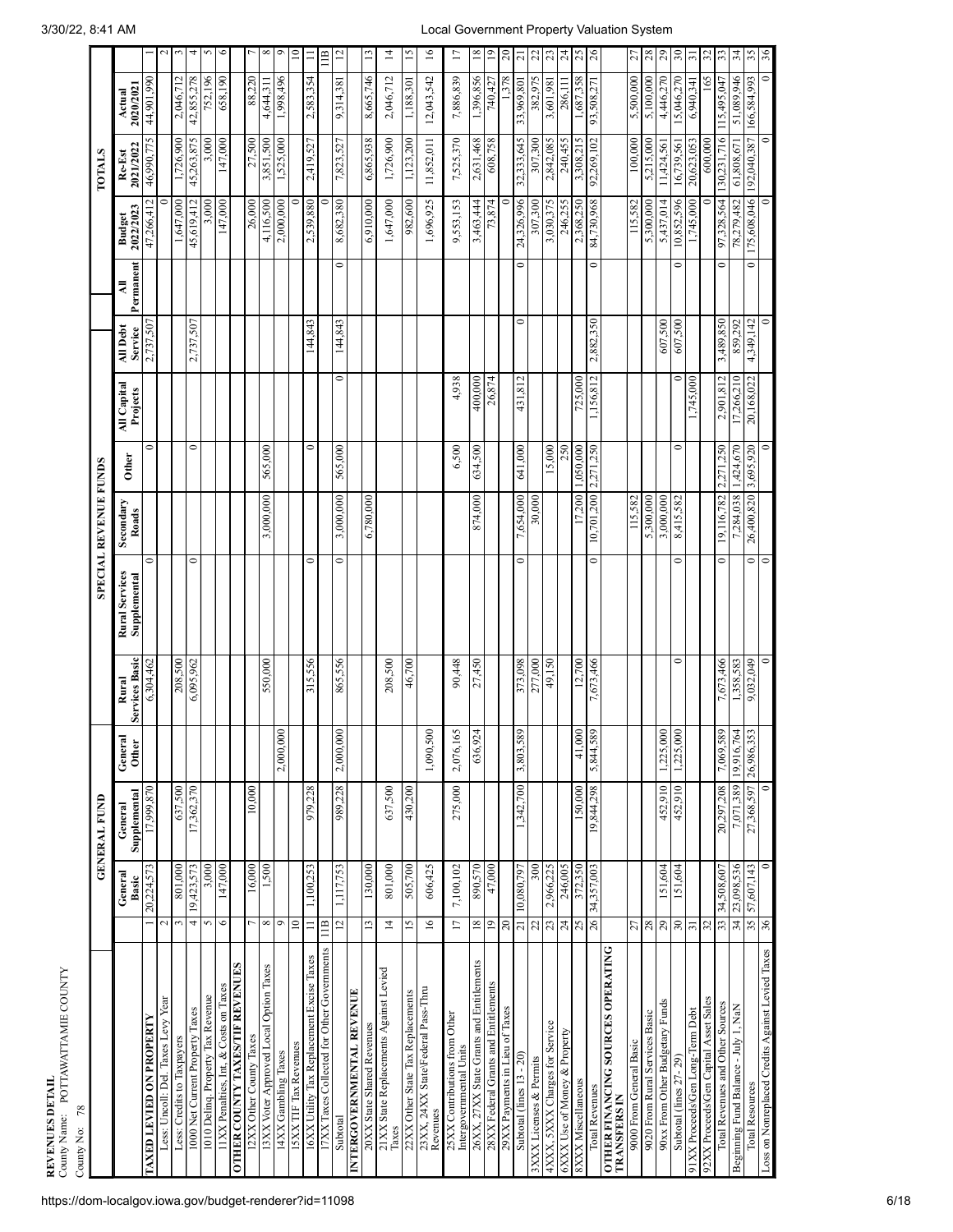|                                                                 |                          | <b>GENERAL FUND</b> |                         |                         |                                | <b>SPECIAL REVENUE FUNDS</b>          |                    |              |                  |                            | TOTALS                    |                          |                 |
|-----------------------------------------------------------------|--------------------------|---------------------|-------------------------|-------------------------|--------------------------------|---------------------------------------|--------------------|--------------|------------------|----------------------------|---------------------------|--------------------------|-----------------|
|                                                                 |                          | General<br>Basic    | Supplemental<br>General | General<br><b>Other</b> | <b>Rural Services</b><br>Basic | <b>Rural Services</b><br>Supplemental | Secondary<br>Roads | <b>Other</b> | Permanent<br>₹   | <b>Budget</b><br>2022/2023 | Re-estimated<br>2021/2022 | Actual<br>2020/2021      |                 |
| LAW ENFORCEMENT PROGRAM                                         |                          |                     |                         |                         |                                |                                       |                    |              |                  |                            |                           |                          |                 |
| 1000 - Uniformed Patrol Services                                |                          | 4,006,198           | 2,619,957               |                         | 503,576                        |                                       |                    |              |                  | 7,129,731                  | 6,552,469                 | 6,427,322                |                 |
| 1010 - Investigations                                           | $\overline{\mathcal{C}}$ | 759,090             | 259,064                 |                         |                                |                                       |                    |              |                  | 1,018,154                  | 963,972                   | 910,752                  | $\sim$          |
| 1020 - Unified Law Enforcement                                  | 3                        |                     |                         |                         |                                |                                       |                    |              |                  | 0                          |                           |                          | 3               |
| 1030 - Contract Law Enforcement                                 | 4                        |                     |                         |                         |                                |                                       |                    |              |                  | 0                          |                           |                          | 4               |
| 1040 - Law Enforcement Communications                           | $\mathbf{\hat{5}}$       | 3,103,833           | 1,037,377               |                         |                                |                                       |                    |              |                  | 4,141,210                  | 3,862,573                 | 3,656,362                | $\sim$          |
| 1050 - Adult Correctional Services                              | 6                        | 11, 189, 283        | 3,947,946               |                         |                                |                                       |                    |              |                  | 15,137,229                 | 14,167,894                | 13,279,518               | 6               |
| 1060 - Administration                                           | L                        | 616,281             | 134,643                 |                         |                                |                                       |                    |              |                  | 750,924                    | 822,163                   | 861,267                  |                 |
| Subtotal                                                        | $\infty$                 | 19,674,685          | 7,998,987               | $\bullet$               | 503,576                        | 0                                     | $\mathbf{\circ}$   | $\circ$      | $\mathbf{\circ}$ | 28,177,248                 | 26,369,071                | 25,135,221               | ${}^{\infty}$   |
| <b>LEGAL SERVICES PROGRAM</b>                                   |                          |                     |                         |                         |                                |                                       |                    |              |                  |                            |                           |                          |                 |
| 1100 - Criminal Prosecution                                     | $\circ$                  | 2,648,723           | 915,579                 | 87,000                  |                                |                                       |                    |              |                  | 3,651,302                  | 3,458,527                 | 3,254,917                | $\circ$         |
| 1110 - Medical Examiner                                         | $\approx$                | 397,850             | 41,443                  | 500                     |                                |                                       |                    |              |                  | 439,793                    | 431,372                   | 379,841                  | $\supseteq$     |
| 1120 - Child Support Recovery                                   | $\equiv$                 |                     |                         |                         |                                |                                       |                    |              |                  | 0                          |                           |                          | $\equiv$        |
| Subtotal                                                        | $\overline{2}$           | 3,046,573           | 957,022                 | 87,500                  | $\bullet$                      | $\circ$                               | 0                  | $\bullet$    | $\bullet$        | 4,091,095                  | 3,889,899                 | 3,634,758                | $\overline{c}$  |
| <b>EXERCENCY SERVICES</b>                                       |                          |                     |                         |                         |                                |                                       |                    |              |                  |                            |                           |                          |                 |
| 1200 - Ambulance Services                                       | $\mathbf{r}$             |                     |                         |                         |                                |                                       |                    |              |                  | 0                          |                           |                          | 13              |
| 1210 - Emergency Management                                     | $\vec{4}$                |                     | 4,385,710               |                         |                                |                                       |                    |              |                  | 4,385,710                  | 4,066,777                 | 3,941,375                | $\overline{4}$  |
| 1220 - Fire Protection & Rescue Services                        | $\overline{15}$          |                     |                         |                         |                                |                                       |                    |              |                  | $\bullet$                  |                           |                          | $\overline{15}$ |
| 1230 - E911 Service Board                                       | $\overline{6}$           |                     |                         |                         |                                |                                       |                    |              |                  | $\circ$                    |                           |                          | $\geq$          |
| Subtotal                                                        | 17                       | $\circ$             | 4,385,710               | $\bullet$               | 0                              | $\circ$                               | 0                  | $\circ$      | $\circ$          | 4,385,710                  | 4,066,777                 | 3,941,375                | $\overline{17}$ |
| ASSISTANCE TO DISTRICT COURT SYSTEM<br>PROGRAM                  |                          |                     |                         |                         |                                |                                       |                    |              |                  |                            |                           |                          |                 |
| 1400 - Physical Operations                                      | 81                       |                     |                         |                         |                                |                                       |                    |              |                  | $\bullet$                  |                           |                          | $18\,$          |
| 1410 - Research & Other Assistance                              | $\overline{0}$           |                     |                         |                         |                                |                                       |                    |              |                  | $\circ$                    |                           |                          | $\overline{0}$  |
| 1420 - Bailiff Services                                         | 20                       |                     |                         |                         |                                |                                       |                    |              |                  | $\circ$                    |                           |                          | $\overline{c}$  |
| Subtotal                                                        | $\overline{21}$          | $\circ$             |                         | $\bullet$               | 0                              | $\circ$                               | 0                  | $\circ$      | 0                | $\circ$                    | 0                         | $\overline{\phantom{0}}$ | $\overline{z}$  |
| <b>COURT PROCEEDINGS PROGRAM</b>                                |                          |                     |                         |                         |                                |                                       |                    |              |                  |                            |                           |                          |                 |
| 1500 - Juries & Witnesses                                       | 22                       |                     | 4,900                   |                         |                                |                                       |                    |              |                  | 4,900                      | 4,900                     | 6,636                    | 22              |
| $1510$ - (Reserved)                                             | 23                       |                     |                         |                         |                                |                                       |                    |              |                  |                            |                           |                          | 23              |
| 1520 - Detention Services                                       | 24                       |                     | 135,000                 |                         |                                |                                       |                    |              |                  | 135,000                    | 135,000                   | 127,668                  | $\overline{24}$ |
| 1530 - Court Costs                                              | 25                       |                     | 1,000                   |                         |                                |                                       |                    |              |                  | 1,000                      | 1,000                     | 5                        | 25              |
| 1540 - Service of Civil Papers                                  | 26                       |                     |                         |                         |                                |                                       |                    |              |                  | 0                          |                           |                          | 26              |
| Subtotal                                                        | 27                       | 0                   | 140,000                 | $\circ$                 | 0                              | 0                                     | 0                  | 0            | 0                | 140,900                    | 140,000                   | 134,304                  | 27              |
| <b>JUVENILE JUSTICE ADMINISTRATION<br/>PROGRAM</b>              |                          |                     |                         |                         |                                |                                       |                    |              |                  |                            |                           |                          |                 |
| 1600 - Juvenile Victim Restitution                              | 28                       |                     |                         |                         |                                |                                       |                    |              |                  | $\circ$                    |                           |                          | 28              |
| 1610 - Juvenile Representation Services                         | $\overline{0}$           |                     |                         |                         |                                |                                       |                    |              |                  | $\circ$                    |                           |                          | 29              |
| 1620 - Court-Appointed Attorneys & Court Costs<br>for Juveniles | $30\,$                   |                     | 64,000                  |                         |                                |                                       |                    |              |                  | 64,000                     | 64,000                    | 59,320 30                |                 |
| Subtotal                                                        | $\overline{31}$          | $\circ$             | 64,000                  | $\circ$                 | $\circ$                        | $\circ$                               | 0                  | $\bullet$    | $\bullet$        | 64,000                     | 64,000                    | 59,320 31                |                 |
| Total - Public Safety & Legal Services                          | 32                       | 22,721,258          | 13,546,619              | 87,500                  | 503,576                        | $\circ$                               | $\circ$            | $\circ$      | $\circ$          | 36,858,953                 | 34,530,647                | 32,904,978 32            |                 |

3/30/22, 8:41 AM Local Government Property Valuation System

**SE RVIC E**

PU<br>P

BLIC SAFETY<br>...<del>..</del>.. Nama: Bu

AN D LEG

AL SERVICES

**AREA 1**<br>AFFITY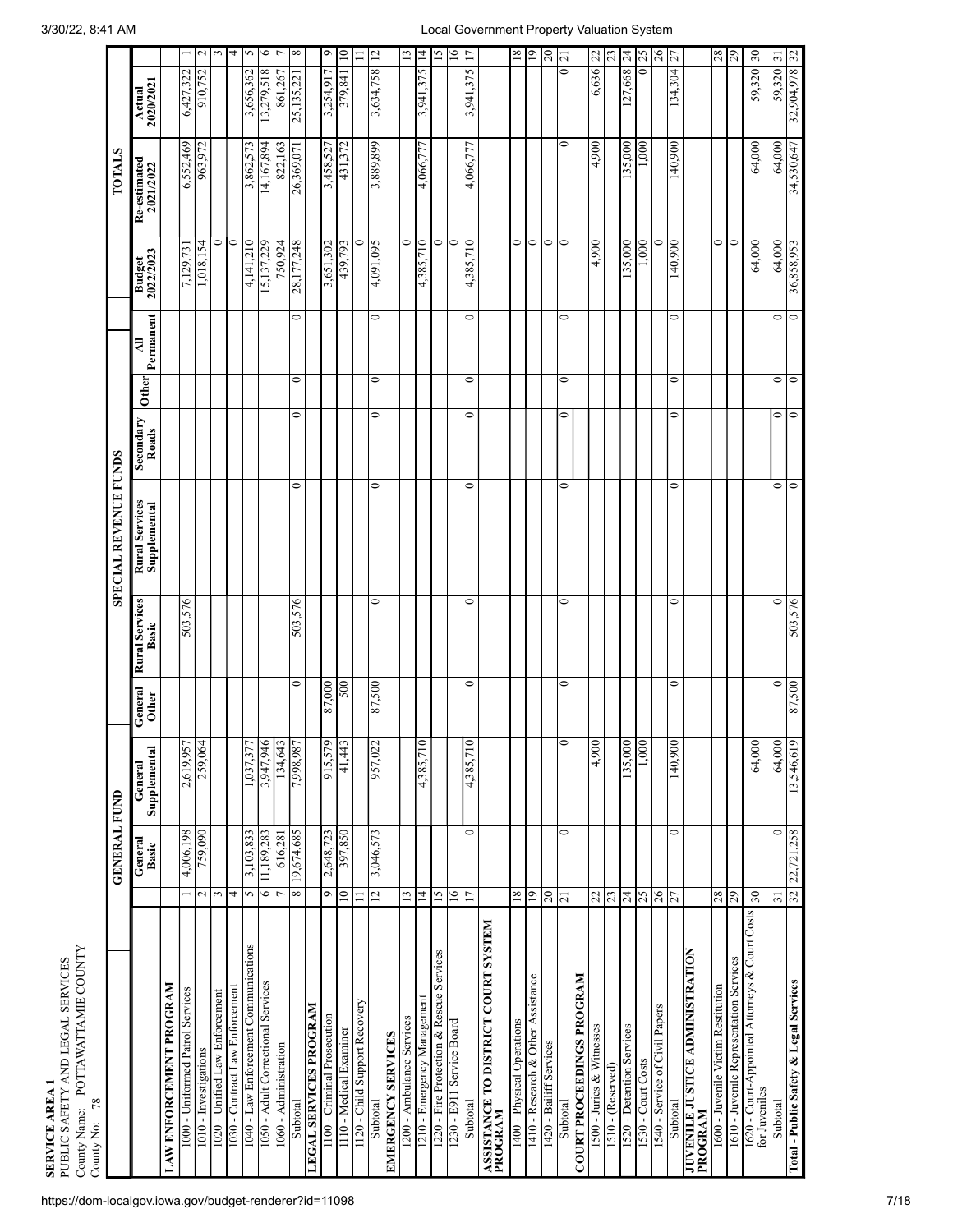| County Name: POTTAWATTAMIE COUNTY<br>PHYSICAL HEALTH & SOCIAL SERVICES<br><b>SERVICE AREA 3</b><br>$78$<br>County No: |                      |                     |                         |                         |                                |                                |                    |              |                |                            |                           |                     |                 |
|-----------------------------------------------------------------------------------------------------------------------|----------------------|---------------------|-------------------------|-------------------------|--------------------------------|--------------------------------|--------------------|--------------|----------------|----------------------------|---------------------------|---------------------|-----------------|
|                                                                                                                       |                      | <b>GENERAL FUND</b> |                         |                         |                                | <b>SPECIAL REVENUE FUNDS</b>   |                    |              |                |                            | <b>TOTALS</b>             |                     |                 |
|                                                                                                                       |                      | General<br>Basic    | Supplemental<br>General | General<br><b>Other</b> | <b>Rural Services</b><br>Basic | Rural Services<br>Supplemental | Secondary<br>Roads | <b>Other</b> | Permanent<br>₹ | <b>Budget</b><br>2022/2023 | Re-estimated<br>2021/2022 | 2020/2021<br>Actual |                 |
| PHYSICAL HEALTH SERVICES PROGRAM                                                                                      |                      |                     |                         |                         |                                |                                |                    |              |                |                            |                           |                     |                 |
| 3000 - Personal & Family Health Services                                                                              |                      |                     |                         | 662,424                 |                                |                                |                    |              |                | 662,424                    | 642,548                   | 586,781             |                 |
| 3010 - Communicable Disease Prevention &<br>Control Services                                                          | $\sim$               |                     |                         |                         |                                |                                |                    |              |                | $\circ$                    |                           |                     | $\sim$          |
| 3020 - Environmental Health                                                                                           | 3                    |                     |                         |                         | 254,261                        |                                |                    |              |                | 254,261                    | 245.948                   | 175.757             | ω               |
| 3040 - Health Administration                                                                                          | 4                    | 1,401,178           | $\sim$<br>360,57        |                         |                                |                                |                    |              |                | 1,761,753                  | 1,830,367                 | 2,863,702           | $\overline{4}$  |
| 3050 - Support of Hospitals                                                                                           | $\sim$               |                     |                         |                         |                                |                                |                    |              |                | 0                          |                           |                     | $\sim$          |
| Subtotal                                                                                                              | $\overline{\bullet}$ | 1,401,178           | $\mathbf{v}$<br>360,57  | 662,424                 | 254,261                        | $\circ$                        | 0                  | $\circ$      | $\circ$        | 2,678,438                  | 2,718,863                 | 3,626,240           | $\circ$         |
| <b>NYNDONA NOOG OL SEDIANES</b>                                                                                       |                      |                     |                         |                         |                                |                                |                    |              |                |                            |                           |                     |                 |
| 3100 - Administration                                                                                                 |                      | 330,102             | 6<br>25,82              |                         |                                |                                |                    |              |                | 355,928                    | 361,980                   | 279.12              | $\overline{ }$  |
| 3110 - General Welfare Services                                                                                       | ${}^{\circ}$         | 147,150             |                         |                         |                                |                                |                    |              |                | 147,150                    | 145,500                   | 81,658              | $\infty$        |
| 3120 - Care in County Care Facility                                                                                   | Ó                    |                     |                         |                         |                                |                                |                    |              |                | 0                          |                           |                     | Ó               |
| Subtotal                                                                                                              | 10                   | 477,252             | 25,826                  | 0                       | 0                              | 0                              | 0                  | 0            | $\mathbf{C}$   | 503,078                    | 507,480                   | 360,779             | $\vert$ 2       |
| <b>SNVNALIA ANVLITIN OL SIDIANIS</b><br>PROGRAM                                                                       |                      |                     |                         |                         |                                |                                |                    |              |                |                            |                           |                     |                 |
| 3200 - Administration                                                                                                 | $\equiv$             | 331,542             | 102,668                 |                         |                                |                                |                    |              |                | 434,210                    | 479,149                   | 416,159             | $\equiv$        |
| 3210 - General Services to Veterans                                                                                   | $\overline{c}$       | 18,000              |                         |                         |                                |                                |                    |              |                | 18,000                     | 28,000                    | 8,655               |                 |
| Subtotal                                                                                                              | $\overline{13}$      | 349,542             | 102,668                 | 0                       | 0                              | $\circ$                        | 0                  | 0            | $\circ$        | 452,210                    | 507,149                   | 424,814             | $\mathbf{r}$    |
| <b>CHILDREN'S &amp; FAMILY SERVICES</b><br>PROGRAM                                                                    |                      |                     |                         |                         |                                |                                |                    |              |                |                            |                           |                     |                 |
| 3300 - Youth Guidance                                                                                                 | $\overline{14}$      | 330,000             | 1,292,049               |                         |                                |                                |                    | 5,000        |                | 1,627,049                  | 1,684,861                 | 1,462,674           | $\overline{4}$  |
| 3310 - Family Protective Services                                                                                     | SI.                  |                     |                         |                         |                                |                                |                    |              |                | 0                          |                           |                     | $\frac{5}{2}$   |
| 3320 - Services for Disabled Children                                                                                 | 16                   |                     |                         |                         |                                |                                |                    |              |                | $\circ$                    |                           |                     | $\tilde{=}$     |
| Subtotal                                                                                                              | 17                   | 330,000             | 1,292,049               | 0                       | 0                              | $\circ$                        | 0                  | 5,000        | $\circ$        | 1,627,049                  | 1,684,861                 | 1,462,674           | $\overline{11}$ |
| <b>SERVICES TO OTHER ADULTS PROGRAM</b>                                                                               |                      |                     |                         |                         |                                |                                |                    |              |                |                            |                           |                     |                 |
| 3400 - Services to the Elderly                                                                                        | 18                   |                     |                         | 6,000                   |                                |                                |                    |              |                | 6,000                      | 6,000                     | $6,000$ 18          |                 |
| 3410 - Other Social Services                                                                                          | 19                   |                     |                         |                         |                                |                                |                    |              |                | $\circ$                    |                           |                     | $\overline{19}$ |
| 3420 - Social Services Business Operations                                                                            | $20\,$               |                     |                         |                         |                                |                                |                    |              |                | $\circ$                    |                           |                     | $\approx$       |
| Subtotal                                                                                                              | $\overline{21}$      | ⋍                   | $\circ$                 | 6,000                   | 0                              | 0                              | ∍                  | ∍            | 0              | 6,000                      | 6,000                     | 6,000               | $\overline{21}$ |
| <b>CHEMICAL DEPENDENCY PROGRAM</b>                                                                                    |                      |                     |                         |                         |                                |                                |                    |              |                |                            |                           |                     |                 |
| 3500 - Treatment Services                                                                                             | 77                   | 4,000               |                         |                         |                                |                                |                    |              |                | 4,000                      | 3,250                     | 583                 | 22              |
| 3510 - Preventive Services                                                                                            | 23                   |                     |                         |                         |                                |                                |                    |              |                | 0                          |                           |                     | $\overline{c}$  |
| Subtotal                                                                                                              | 24                   | 4,000               | $\bullet$               | $\circ$                 | 0                              | $\circ$                        | $\circ$            | $\circ$      | $\circ$        | 4,000                      | 3,250                     | 583                 | 24              |
| TOTAL-PHYSICAL HEALTH & SOCIAL<br><b>SERVICES</b>                                                                     | 25                   | 2,561,972           | 1,781,118               | 668,424                 | 254,261                        | $\circ$                        | $\circ$            | 5,000        | $\circ$        | 5,270,775                  | 5,427,603                 | 5,881,090           | 25              |
|                                                                                                                       |                      |                     |                         |                         |                                |                                |                    |              |                |                            |                           |                     |                 |

https://dom-localgov.iowa.gov/budget-renderer?id=11098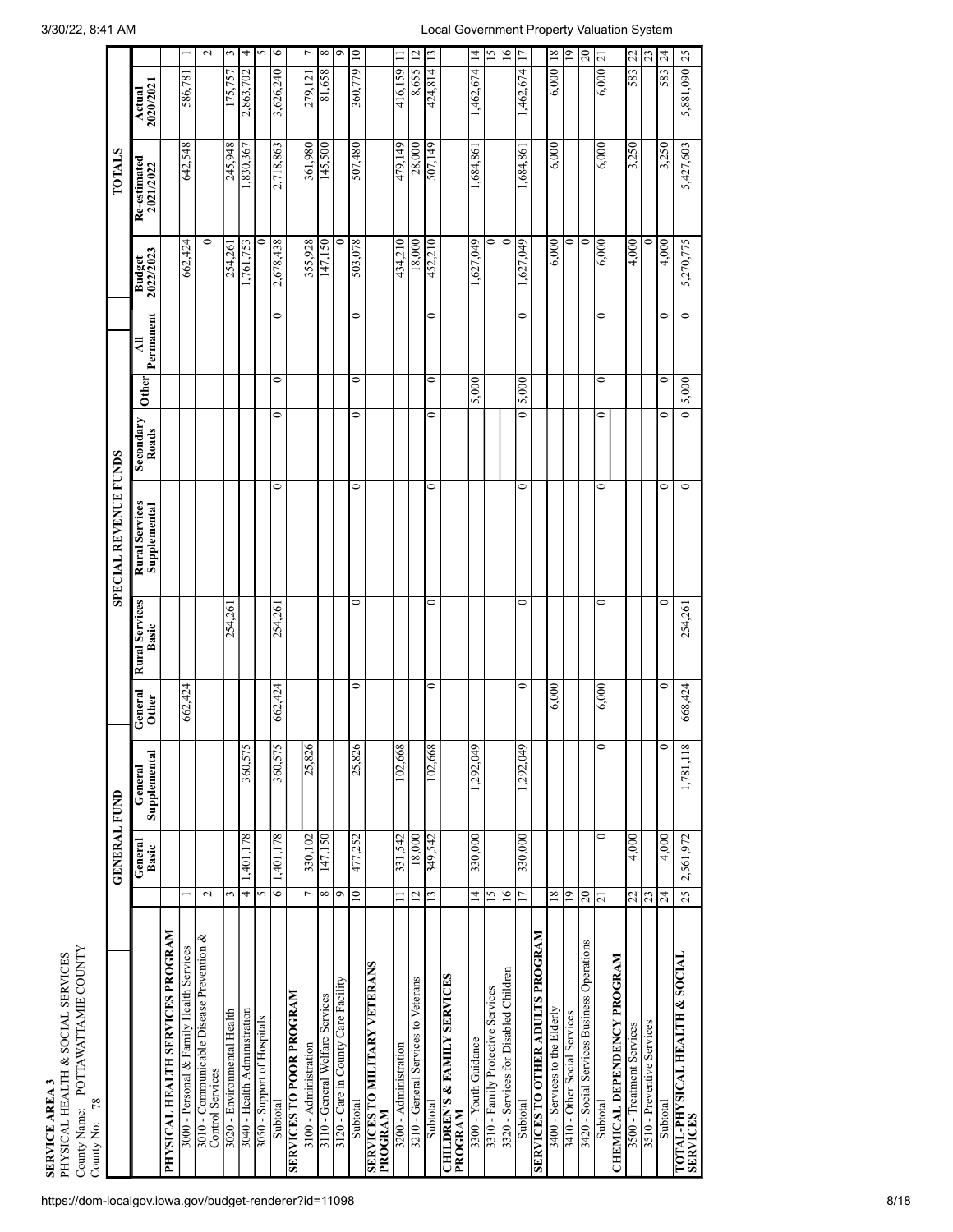| 78<br>County No:                             |                         |                        |                  |                 |
|----------------------------------------------|-------------------------|------------------------|------------------|-----------------|
|                                              | <b>TOTALS</b>           |                        |                  |                 |
|                                              | Budget 2022/2023        | Re-estimated 2021/2022 | Actual 2020/2021 |                 |
| SERVICES TO PERSONS WITH:                    |                         |                        |                  |                 |
| 40XX - MENTAL HEALTH PROBLEMS MENTAL ILLNESS |                         |                        |                  |                 |
| 400X - Information & Education Services      |                         | $\circ$                |                  |                 |
| 402X - Coordination Services                 | $\sim$                  | 830,055<br>$\circ$     | 792,425          | $\sim$          |
| 403X- Personal & Environ. Sprt               | $\mathfrak{c}$          | $\circ$                |                  | $\mathbf{c}$    |
| 404X-Treatment Services                      | 4                       | $\circ$                |                  | 4               |
| 405X-Vocational & Day Services               | $\circ$<br>$\sim$       |                        |                  | $\sim$          |
| 406X-Lic/Cert. Living Arrangements           | $\circ$                 | $\circ$                |                  | $\bullet$       |
| 407X - Inst/Hospital & Commit Services       | $\overline{r}$          | 104,306<br>$\circ$     | 93,588           | $\overline{r}$  |
| Subtotal                                     | $\infty$                | 934,361<br>$\circ$     | 886,013          | ${}^{\circ}$    |
| 42XX - INTELLECTUAL DISABILITY               |                         |                        |                  |                 |
| 420X - Information & Education Services      | $\circ$                 | $\circ$                |                  | ۰               |
| 422X - Coordination Services                 | $\overline{10}$         | $\circ$                |                  | $\Xi$           |
| 423X-Personal & Environ. Sprt                | $\equiv$                | $\circ$                |                  | $\equiv$        |
| 424X-Treatment Services                      | $12\,$                  | $\circ$                |                  | $\overline{2}$  |
| 425X-Vocational & Day Services               | $\overline{13}$         | $\circ$                |                  | $\Xi$           |
| 426X-Lic/Cert. Living Arrangements           | $\overline{1}$          | $\circ$                |                  | $\overline{4}$  |
| 427X - Inst/Hospital & Commit Services       | $\overline{15}$         | $\circ$                |                  | $\overline{15}$ |
| Subtotal                                     | $\overline{16}$         | $\circ$<br>$\circ$     | $\circ$          | 16              |
| 43XX - OTHER DEVELOPMENTAL DISABILITIES      |                         |                        |                  |                 |
| 430X - Information & Education Services      | $\overline{17}$         | $\circ$                |                  | L1              |
| 432X - Coordination Services                 | $18\,$                  | $\circ$                |                  | $18\,$          |
| 433X-Personal & Environ. Sprt                | $^{0}$                  | $\circ$                |                  | $\overline{19}$ |
| 434X-Treatment Services                      | 20                      | $\circ$                |                  | $20\,$          |
| 435X-Vocational & Day Services               | $\overline{\mathbf{c}}$ | $\circ$                |                  | $\overline{21}$ |
| 436X-Lic/Cert. Living Arrangements           | 22                      | $\circ$                |                  | $22\,$          |
| 437X - Inst/Hospital & Commit Services       | 23                      | $\circ$                |                  | 23              |
| Subtotal                                     |                         | $\circ$<br>$\circ$     | 0                | $\overline{24}$ |
| 44XX - GENERAL ADMINISTRATION                |                         |                        |                  |                 |
| 4411-Direct Administration                   | 25                      | 417,846<br>$\circ$     | 412,140          | 25              |
| 4412-Purchased Administration                | 26                      | $\circ$                |                  |                 |
| 4413-Distrib to Regional Fiscal Agent        | 27                      | 823,311<br>$\circ$     | 1,080,000        | 26              |
| Subtotal                                     | $\circ$<br>28           | 1,241,157              | 1,492,140        | 28              |
| 45XX - COUNTY PRVD CASE MGMT                 |                         |                        |                  |                 |
| Subtotal                                     | 29                      | $\circ$                |                  | $_{29}$         |
| 46XX - COUNTY PRVD SERVICES                  |                         |                        |                  |                 |
| Subtotal                                     | 30                      | $\circ$                |                  | $\mathfrak{S}$  |
| 47XX - BRAIN INJURY                          |                         |                        |                  |                 |
| 470X - Information & Education Services      | $\overline{31}$         | $\circ$                |                  | $\overline{31}$ |
| 472X - Coordination Services                 | 32                      | $\circ$                |                  | $\mathfrak{L}$  |
| 473X- Personal & Environ. Sprt               | 33                      | $\circ$                |                  | 33              |
| 474X-Treatment Services                      | 34                      | $\circ$                |                  | 34              |
| 475X-Vocational & Day Services               | 35                      | $\circ$                |                  | 35              |
| 476X-Lic/Cert. Living Arrangements           | 36                      | $\circ$                |                  | 36              |
| 477X - Inst/Hospital & Commit Services       | $\overline{37}$         | $\circ$                |                  | 57              |
| Subtotal                                     | 38                      | $\circ$<br>$\circ$     | $\circ$          | 38 <sub>8</sub> |
| Total - Mental Health, ID & DD               | 39                      | 2,175,518<br>$\circ$   | 2,378,153        |                 |
|                                              |                         |                        |                  |                 |

**SERVICE A**

**REA 4** MENTAL HEALTH, INTELLECTU

County Name: POTTAWATTA

MIE CO

UNTY

AL DISABILITY &

DEVELOPMENTAL DISABILITIES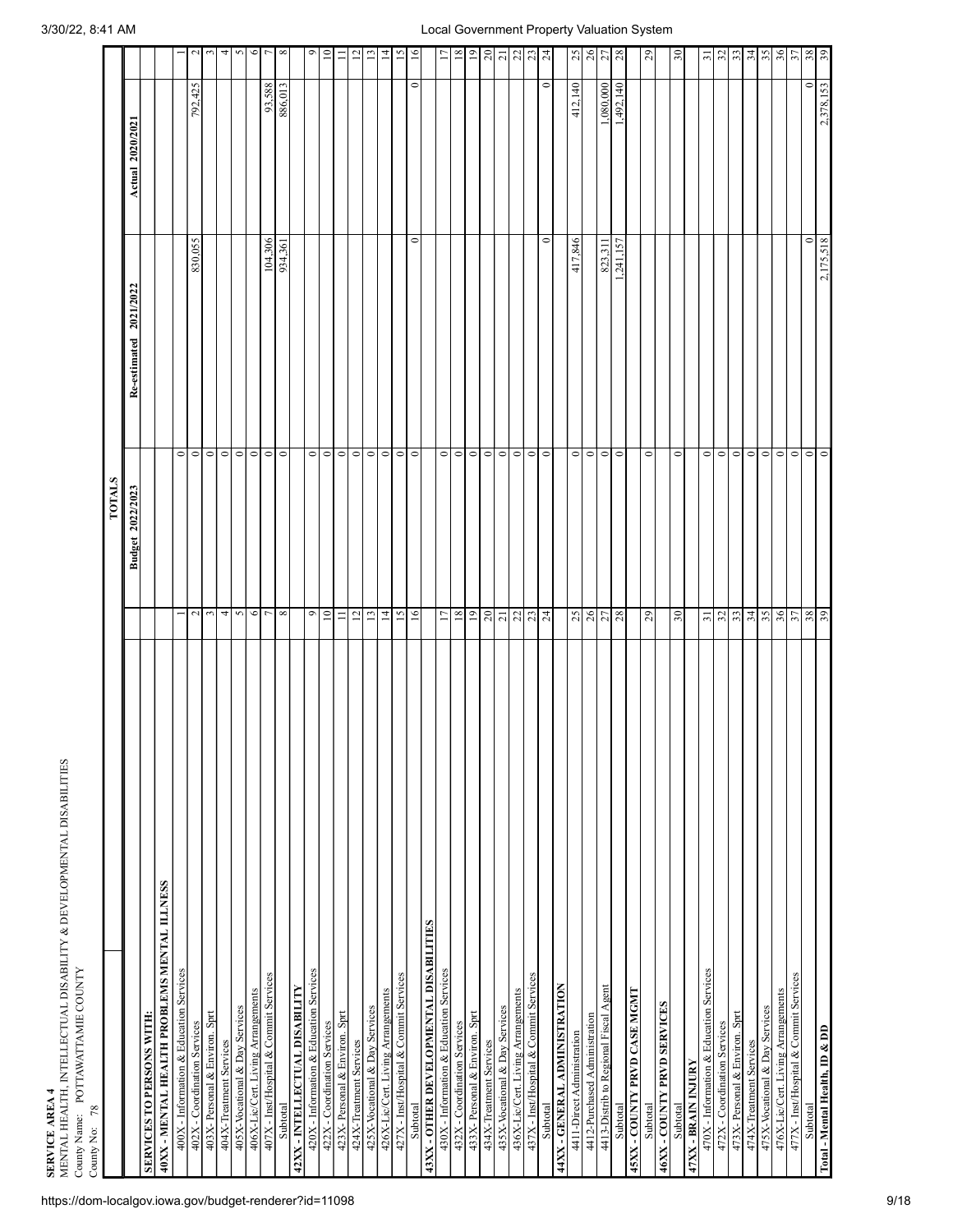| COUNTY ENVIRONMENT AND EDUCATION<br>County Name: POTTAWATTAMIE COUNTY<br><b>SERVICE AREA 6</b><br>County No: 78 |                          |                         |                                          |                         |                                |                                |                          |              |                |                            |                           |                     |                 |
|-----------------------------------------------------------------------------------------------------------------|--------------------------|-------------------------|------------------------------------------|-------------------------|--------------------------------|--------------------------------|--------------------------|--------------|----------------|----------------------------|---------------------------|---------------------|-----------------|
|                                                                                                                 |                          | <b>GENERAL FUND</b>     |                                          |                         |                                | <b>SPECIAL REVENUE FUNDS</b>   |                          |              |                |                            | <b>TOTALS</b>             |                     |                 |
|                                                                                                                 |                          | General<br><b>Basic</b> | $\overline{a}$<br>Supplements<br>General | General<br><b>Other</b> | <b>Rural Services</b><br>Basic | Rural Services<br>Supplemental | Secondary<br>Roads       | Other        | Permanent<br>₹ | <b>Budget</b><br>2022/2023 | Re-estimated<br>2021/2022 | 2020/2021<br>Actual |                 |
| ENVIRONMENTAL QUALITY PROGRAM                                                                                   |                          |                         |                                          |                         |                                |                                |                          |              |                |                            |                           |                     |                 |
| 6000 - Natural Resources Conservation                                                                           |                          |                         |                                          | 80,000                  |                                |                                |                          | 450,000      |                | 530,000                    | 490,000                   | 167698              |                 |
| 6010 - Weed Eradication                                                                                         | $\mathbf{\sim}$          |                         |                                          |                         |                                |                                |                          |              |                |                            |                           |                     | $\frac{2}{3}$   |
| 6020 - Solid Waste Disposal                                                                                     | 3                        | 135,000                 |                                          |                         | 310,727                        |                                |                          |              |                | 445,727                    | 434,351                   | 419,506             |                 |
| 6030 - Environmental Restoration                                                                                | 4                        |                         |                                          |                         |                                |                                |                          |              |                |                            |                           |                     | $\overline{a}$  |
| Subtotal                                                                                                        | $\sim$                   | 135,000                 | $\circ$                                  | 80,000                  | 310,727                        | $\circ$                        | $\circ$                  | 450,000      | $\circ$        | 975,727                    | 924,351                   | 899,797             | $\sim$          |
| <b>CONSERVATION &amp; RECREATION SENVICES</b><br>PROGRAM                                                        |                          |                         |                                          |                         |                                |                                |                          |              |                |                            |                           |                     |                 |
| 6100 - Administration                                                                                           | O                        | 348,757                 | 139,085                                  | 149,000                 |                                |                                |                          | 894,000      |                | 1,530,842                  | 859,562                   | 966,122             | 0               |
| 6110 - Maintenance & Operations                                                                                 |                          | 897,742                 | 39<br>264.3                              |                         |                                |                                |                          |              |                | 1,162,08                   | 1,113,204                 | 1,106,065           |                 |
| 6120 - Recreation & Environmental Educ.                                                                         | ${}^{\infty}$            | 272,671                 | 91,999                                   |                         |                                |                                |                          |              |                | 364,670                    | 352,364                   | 357,093             | $\infty$        |
| Subtotal                                                                                                        | $\sigma$                 | 1,519,170               | 495,423                                  | 149,000                 | 0                              | 0                              | 0                        | 894,000      | 0              | 3,057,593                  | 2,325,130                 | 2,429,280           | $\circ$         |
| <b>ANIMAL CONTROL PROGRAM</b>                                                                                   |                          |                         |                                          |                         |                                |                                |                          |              |                |                            |                           |                     |                 |
| 6200 - Animal Shelter                                                                                           | $\approx$                |                         |                                          |                         | 174,974                        |                                |                          | 4,500        |                | 179,474                    | 176,846                   | 153,850 10          |                 |
| 6210 - Animal Bounties & State Apiarist Expenses                                                                | $\equiv$                 | 300                     |                                          |                         |                                |                                |                          |              |                | $\approx 0$                | 300                       |                     | 94 II           |
| Subtotal                                                                                                        | $\overline{c}$           | 300                     | $\circ$                                  | $\bullet$               | 174,974                        | $\circ$                        | 0                        | 4,500        | $\circ$        | 179,774                    | 177,146                   | 153,944             | $\overline{c}$  |
| COUNTY DEVELOPMENT PROGRAM                                                                                      |                          |                         |                                          |                         |                                |                                |                          |              |                |                            |                           |                     |                 |
| 6300 - Land Use & Building Controls                                                                             | $\overline{13}$          |                         |                                          |                         | 725,862                        |                                |                          |              |                | 725,862                    | 686,309                   | 699,807 13          |                 |
| 6310 - Housing Rehabilitation & Develop.                                                                        | $\vec{A}$                |                         |                                          |                         |                                |                                |                          |              |                | $\circ$                    |                           | 108,715 14          |                 |
| 6320 - Community Economic Development                                                                           | 15                       |                         |                                          | 000'805'6               | 100,000                        |                                |                          | 000,000      |                | 10,608,000                 | 10,428,592                | 1,106,208           | $\overline{15}$ |
| Subtotal                                                                                                        | $\overline{16}$          | $\circ$                 | $\circ$                                  | 000'805'6               | 825,862                        | $\circ$                        | $\overline{\phantom{0}}$ | 1,000,000    | $\circ$        | 11,333,862                 | 11,114,901                | 1,914,730 16        |                 |
| <b>EDUCATIONAL SERVICES PROGRAM</b>                                                                             |                          |                         |                                          |                         |                                |                                |                          |              |                |                            |                           |                     |                 |
| 6400 - Libraries                                                                                                |                          |                         |                                          |                         | 343,390                        |                                |                          |              |                | 343,390                    | 329,600                   | 312,134             |                 |
| 6410 - Historic Preservation                                                                                    | $\frac{8}{18}$           | 15,000                  |                                          |                         |                                |                                |                          |              |                | 15,000                     | 15,000                    | 15,000              | 18              |
| 6420 - Fair & 4-H Clubs                                                                                         | $\overline{0}$           |                         |                                          |                         |                                |                                |                          |              |                | $\circ$                    |                           |                     | $\overline{0}$  |
| 6430 - Fairgrounds                                                                                              | $20\,$                   |                         |                                          |                         |                                |                                |                          |              |                | $\circ$                    |                           |                     | $20\,$          |
| 6440 - Memorial Halls                                                                                           | $\overline{z}$           |                         |                                          |                         |                                |                                |                          |              |                | $\circ$                    |                           |                     | $\overline{21}$ |
| 6450 - Other Educational Services                                                                               | 22                       |                         |                                          |                         |                                |                                |                          |              |                | $\circ$                    |                           |                     | $\frac{22}{13}$ |
| Subtotal                                                                                                        | $\overline{c}$           | 15,000                  | $\circ$                                  | $\bullet$               | 343,390                        | 0                              | 0                        | 0            | $\bullet$      | 358,390                    | 344,600                   | 327,134             |                 |
| PRESIDENT OR GOVERNOR DECLARED<br>DISASTERS PROGRAM                                                             |                          |                         |                                          |                         |                                |                                |                          |              |                |                            |                           |                     |                 |
| 6500 - Property                                                                                                 | $\overline{\mathcal{L}}$ |                         |                                          |                         |                                |                                |                          |              |                | 0                          |                           |                     | $\overline{24}$ |
| 6510 - Buildings                                                                                                | 25                       |                         |                                          |                         |                                |                                |                          |              |                | $\circ$                    |                           |                     | 25              |
| $6520$ - Equipment                                                                                              | $\sqrt{26}$              |                         |                                          |                         |                                |                                |                          |              |                | 0                          |                           |                     | $\frac{26}{27}$ |
| 6530 - Public Facilities                                                                                        | 77                       |                         |                                          |                         |                                |                                |                          |              |                | $\circ$                    |                           |                     |                 |
| Subtotal                                                                                                        | 28                       | 0                       | $\circ$                                  | $\circ$                 | $\circ$                        | $\circ$                        | 0                        |              | 0              | 0                          | 0                         |                     | 0 28            |
| Total - County Environment and Education                                                                        | 29                       | 1,669,470               | 495,423                                  | 000'131'6               | 1,654,953                      | $\circ$                        |                          | 0[2,348,500] | $\circ$        | 15,905,346                 | 14,886,128                | 5,724,885 29        |                 |
|                                                                                                                 |                          |                         |                                          |                         |                                |                                |                          |              |                |                            |                           |                     |                 |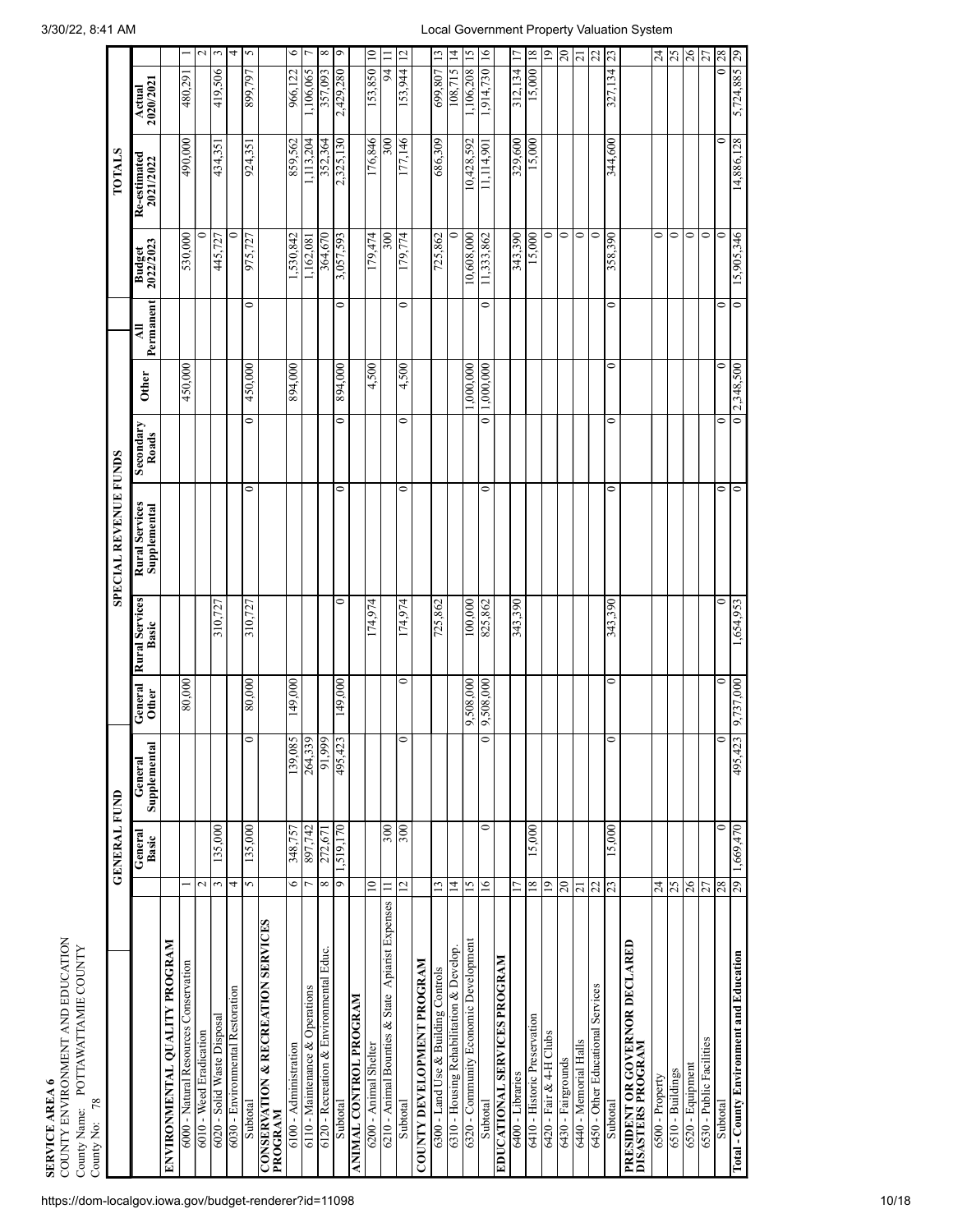| ROADS & TRANSPORTATION<br>SERVICE AREA 7                           |                 |                     |                              |                         |                                |                                       |                    |                    |                |                            |                           |                     |                        |
|--------------------------------------------------------------------|-----------------|---------------------|------------------------------|-------------------------|--------------------------------|---------------------------------------|--------------------|--------------------|----------------|----------------------------|---------------------------|---------------------|------------------------|
| County Name: POTTAWATTAMIE COUNTY<br>78<br>County No:              |                 |                     |                              |                         |                                |                                       |                    |                    |                |                            |                           |                     |                        |
|                                                                    |                 | <b>GENERAL FUND</b> |                              |                         |                                | <b>SPECIAL REVENUE FUNDS</b>          |                    |                    |                |                            | <b>TOTALS</b>             |                     |                        |
|                                                                    |                 | General<br>Basic    | nental<br>General<br>Supplem | General<br><b>Other</b> | <b>Rural Services</b><br>Basic | <b>Rural Services</b><br>Supplemental | Secondary<br>Roads | <b>Other</b>       | Permanent<br>₹ | <b>Budget</b><br>2022/2023 | Re-estimated<br>2021/2022 | 2020/2021<br>Actual |                        |
| <b>SECONDARY ROADS ADMINISTRATION &amp;</b><br>ENGINEERING PROGRAM |                 |                     |                              |                         |                                |                                       |                    |                    |                |                            |                           |                     |                        |
| 7000 - Administration                                              |                 |                     |                              |                         |                                |                                       | 700,480            |                    |                | 700,480                    | 677,266                   | 793,112             |                        |
| 7010 - Engineering                                                 |                 | $\mathcal{L}$       |                              | 1,600                   |                                |                                       | 949,039            |                    |                | 950,639                    | 929,995                   | 802,352             | $\mathbf{\mathcal{L}}$ |
| Subtotal                                                           |                 | 0<br>3              | 0                            | 1,600                   | 0                              | 0                                     | 1,649,519          | 0                  | 0              | 1,651,119                  | ,607,261                  | ,595,464            | $\omega$               |
| ROADWAY MAINTENANCE PROGRAM                                        |                 |                     |                              |                         |                                |                                       |                    |                    |                |                            |                           |                     |                        |
| 7100 - Bridges & Culverts                                          |                 | 4                   |                              |                         |                                |                                       | 1,921,953          |                    |                | .921,953                   | 4,698,435                 | .318,806            | 4                      |
| $7110 -$ Roads                                                     |                 | 5                   |                              |                         |                                |                                       | 8,489,298          |                    |                | 8,489,298                  | 7,669,547                 | 8,699,264           | n                      |
| 7120 - Snow & Ice Control                                          |                 | ∘                   |                              |                         |                                |                                       | 265,000            |                    |                | 265,000                    | 265,000                   | 251,560             | $\circ$                |
| 7130 - Traffic Controls                                            |                 |                     |                              |                         |                                |                                       | 495,714            |                    |                | 495,714                    | 377,803                   | 480,346             | L                      |
| 7140 - Road Clearing                                               |                 | ∞                   |                              |                         |                                |                                       | 90,000             |                    |                | 90,000                     | 80,000                    | 79,925              | $\infty$               |
| Subtotal                                                           |                 | 0<br>ഐ              | 0                            | 0                       | 0                              | 0                                     | 11,261,965         | 0                  | 0              | 11,261,965                 | 13,090,785                | 10,829,90           | $\circ$                |
| <b>GENERAL ROAMAY EXPENDITURES PROGRAM</b>                         |                 |                     |                              |                         |                                |                                       |                    |                    |                |                            |                           |                     |                        |
| 7200 - New Equipment                                               |                 | $\mathsf{P}$        |                              |                         |                                |                                       | 1,550,000          |                    |                | 1,550,000                  | 1,250,000                 | 1,492,686           | $\Xi$                  |
| 7210 - Equipment Operations                                        |                 |                     |                              |                         |                                |                                       | 2,070,186          |                    |                | 2,070,186                  | 1,946,233                 | 1,550,076           |                        |
| 7220 - Tools, Materials & Supplies                                 |                 | $\overline{C}$      |                              |                         |                                |                                       | 81,000             |                    |                | 81,000                     | 74,000                    | 11,124              | $\overline{c}$         |
| 7230 - Real Estate & Buildings                                     |                 | IJ                  |                              |                         |                                |                                       | 400,000            |                    |                | 400,000                    | 1,100,000                 | 378,996             | $\frac{13}{2}$         |
| Subtotal                                                           |                 | 0<br>4              | 0                            | ⊂                       | 0                              | 0                                     | 4,101,186          | 0                  | 0              | 4,101,186                  | 4,370,233                 | 3,432,882           | $\vec{a}$              |
| <b>MASS TRANSIT PROGRAM</b>                                        |                 |                     |                              |                         |                                |                                       |                    |                    |                |                            |                           |                     |                        |
| 7300 - Air Transportation                                          |                 | $\overline{5}$      |                              |                         |                                |                                       |                    |                    |                | 0                          |                           |                     | $\tilde{c}$            |
| 7310 - Ground Transportation                                       |                 | $\overline{6}$      |                              |                         |                                |                                       |                    |                    |                | $\overline{\phantom{0}}$   |                           |                     | $\frac{8}{1}$          |
| Subtotal                                                           | $\overline{17}$ | $\circ$             | $\circ$                      | $\circ$                 | $\circ$                        | 0                                     |                    | $\circ$<br>$\circ$ | $\circ$        | $\overline{\phantom{0}}$   | $\circ$                   |                     | 017                    |
|                                                                    |                 |                     |                              |                         |                                |                                       |                    |                    |                |                            |                           |                     |                        |

 $16 \square$ Ô,

 $\frac{8}{10}$ 

15,858,247

9,068,279

7,014,270

0

7.012.670

 $\overline{\phantom{a}}$ 

 $600,$ 

 $\bullet$  $\circ$ 

 $\overline{\phantom{0}}$ Ó

18

Total - Roads & Transportation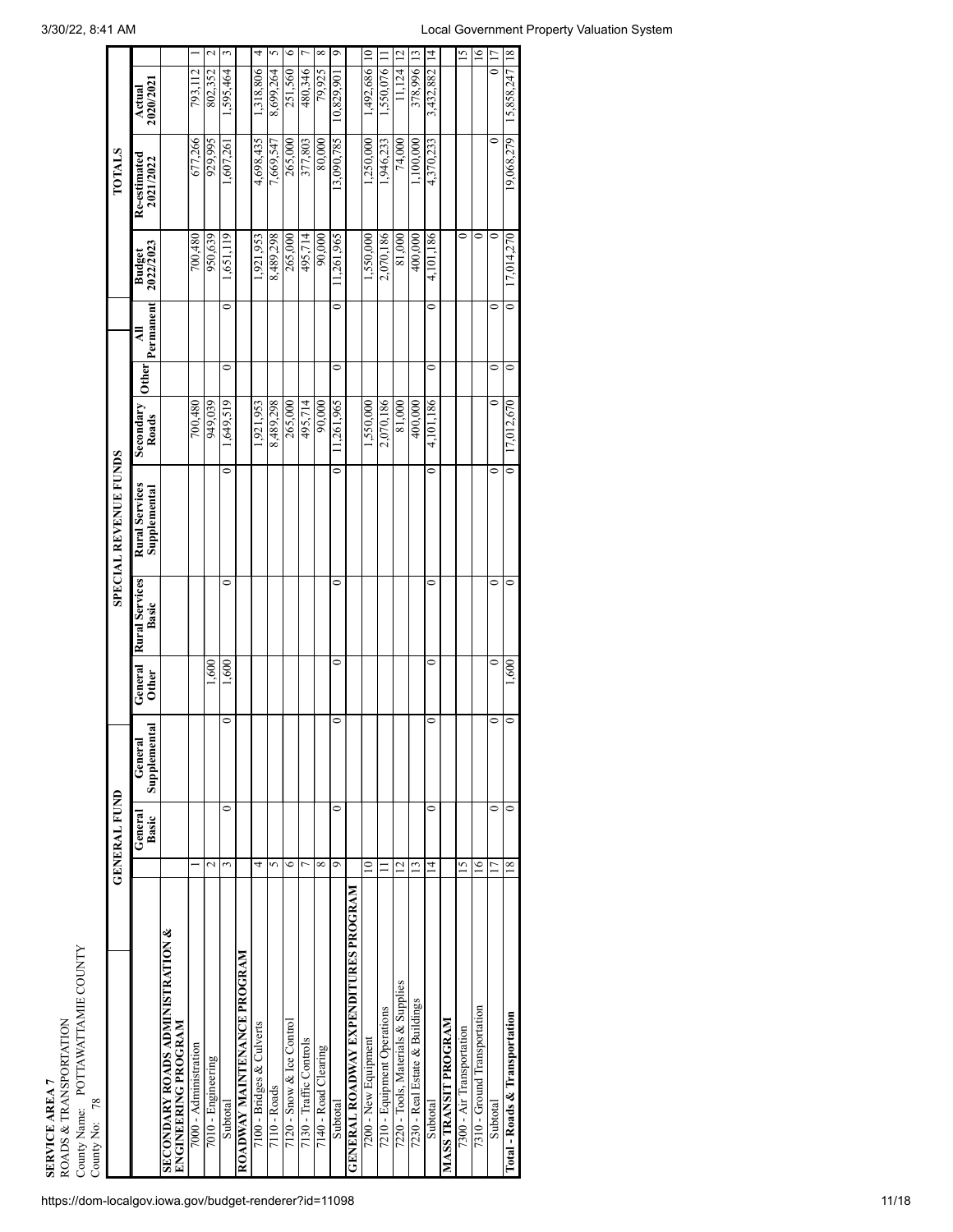|                                                        |                     | <b>GENERAL FUND</b> |                         |                                |                  |
|--------------------------------------------------------|---------------------|---------------------|-------------------------|--------------------------------|------------------|
| https://dom-localgov.iowa.gov/budget-renderer?id=11098 |                     | General<br>Basic    | Supplemental<br>General | <b>General</b><br><b>Other</b> | Rural Se<br>Basi |
| REPRESENTATION SERVICES PROGRAM                        |                     |                     |                         |                                |                  |
| 8000 - Elections Administration                        |                     |                     | 764,892                 |                                |                  |
| 8010 - Local Elections                                 | $\mathbf{\sim}$     |                     |                         |                                |                  |
| 8020 - Township Officials                              | 3                   |                     |                         |                                |                  |
| Subtotal                                               | 4                   |                     | 764,892                 | ≏                              |                  |
| <b>STATE ADMINISTRATIVE SERVICES</b>                   |                     |                     |                         |                                |                  |
| 8100 - Motor Vehicle Registrations& Licensing          | 5                   | 591,718             | 323,742                 |                                |                  |
| 8101 - Driver Licenses Services                        | ه                   |                     |                         |                                |                  |
| 8110 - Recording of Public Documents                   | h                   | 596,540             | 239,145                 |                                |                  |
| Subtotal                                               | $\overline{\infty}$ | 1,188,258           | 562,887                 |                                |                  |
| Total - Government Services to Residents               | $\overline{\circ}$  | 1,188,258           | 1,327,779               |                                |                  |

|                                               |                  | <b>GENERAL FUND</b>     |              |                                 | <b>SPECIAL REVENUE FUNDS</b>   |                    |              |                           |                            | <b>TOTALS</b>             |                     |                          |
|-----------------------------------------------|------------------|-------------------------|--------------|---------------------------------|--------------------------------|--------------------|--------------|---------------------------|----------------------------|---------------------------|---------------------|--------------------------|
|                                               | General<br>Basic | Supplemental<br>General | <b>Other</b> | General Rural Services<br>Basic | Rural Services<br>Supplemental | Secondary<br>Roads | <b>Other</b> | Permanent<br>$\mathbf{H}$ | <b>Budget</b><br>2022/2023 | Re-estimated<br>2021/2022 | Actual<br>2020/2021 |                          |
| REPRESENTATION SERVICES PROGRAM               |                  |                         |              |                                 |                                |                    |              |                           |                            |                           |                     |                          |
| 8000 - Elections Administration               |                  | 764,892                 |              |                                 |                                |                    |              |                           | 764,892                    | 812,257                   | 889.620             |                          |
| 8010 - Local Elections                        |                  |                         |              |                                 |                                |                    |              |                           |                            |                           |                     | $\overline{\mathcal{L}}$ |
| 8020 - Township Officials                     |                  |                         |              | 6,000                           |                                |                    |              |                           | 6,000                      | 6,000                     | 4,800 3             |                          |
| Subtotal                                      |                  | 764,892                 |              | 6,000                           |                                |                    |              |                           | 770,892                    | 818,257                   | 894,420 4           |                          |
| <b>STATE ADMINISTRATIVE SERVICES</b>          |                  |                         |              |                                 |                                |                    |              |                           |                            |                           |                     |                          |
| 8100 - Motor Vehicle Registrations& Licensing | 591,718          | 323,742                 |              |                                 |                                |                    |              |                           | 915,460                    | 855,191                   | $733,107$   5       |                          |
| 8101 - Driver Licenses Services               |                  |                         |              |                                 |                                |                    |              |                           |                            |                           |                     | $\circ$                  |
| 8110 - Recording of Public Documents          |                  | 239,145<br>596,540      |              |                                 |                                |                    | 35,000       |                           | 870,685                    | 903,595                   | 735,020             | ŗ                        |
| $\propto$<br>Subtotal                         | .,188,258        | 562,887                 |              |                                 |                                |                    | 0 35,000     |                           | 1,786,145                  | 1,758,786                 | $1,468,127$ 8       |                          |
| Total - Government Services to Residents      | 1,188,258        | .327,779                |              | 6,000                           |                                |                    | 0 35,000     |                           | 2,557,037                  | 2,577,043                 | 2,362,547 9         |                          |
|                                               |                  |                         |              |                                 |                                |                    |              |                           |                            |                           |                     |                          |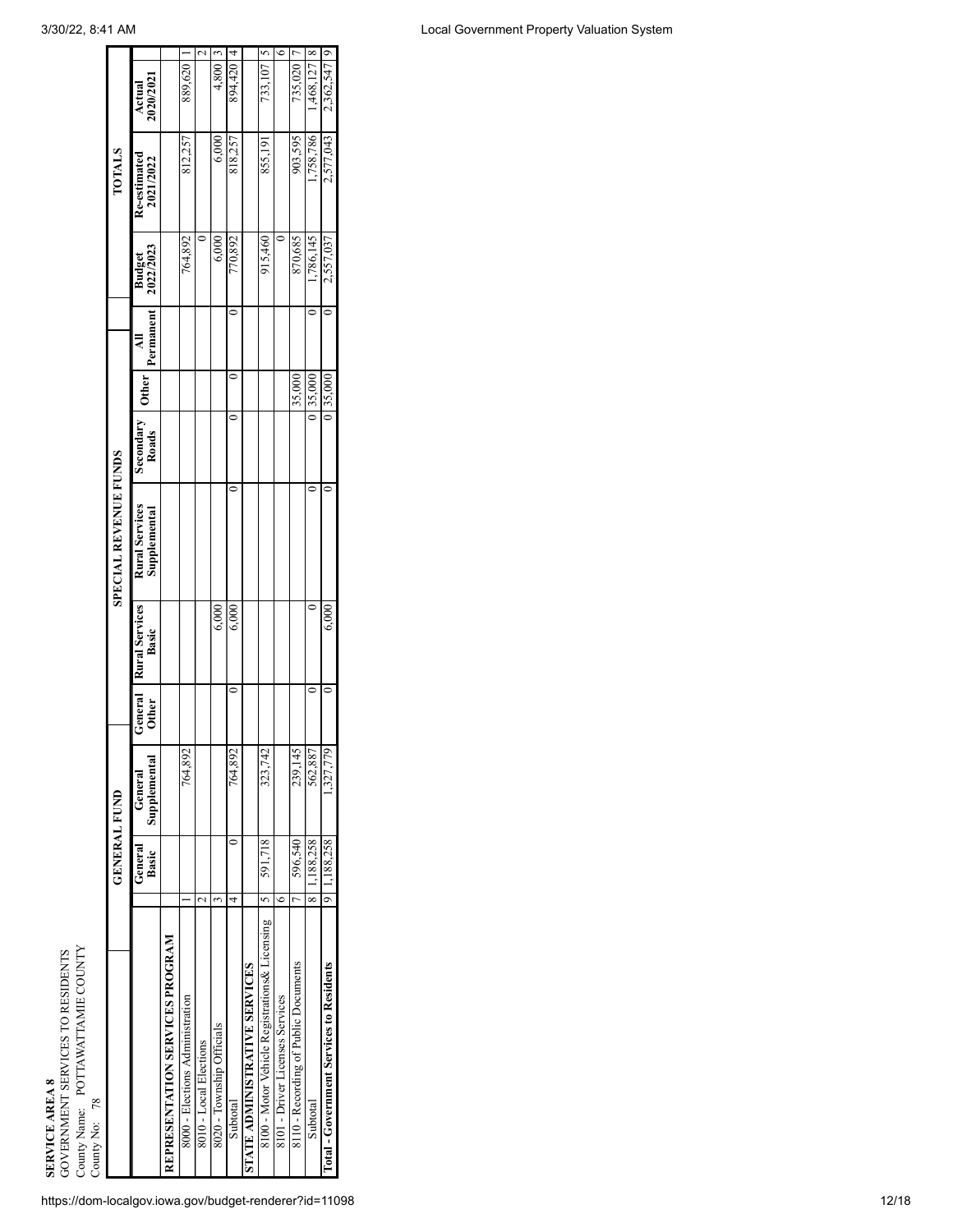**SERVICE AREA 9**<br>ADMINISTRATION<br>Couny Name: POTTAWATTAMIE COUNTY ADMINISTRATION County Name: POTTAWATTAMIE COUNTY

| County No: 78                              |                 |                     |                         |                         |                                |                                |                    |              |                          |                            |                           |                              |                |
|--------------------------------------------|-----------------|---------------------|-------------------------|-------------------------|--------------------------------|--------------------------------|--------------------|--------------|--------------------------|----------------------------|---------------------------|------------------------------|----------------|
|                                            |                 | <b>GENERAL FUND</b> |                         |                         |                                | <b>SPECIAL REVENUE FUNDS</b>   |                    |              |                          |                            | <b>TOTALS</b>             |                              |                |
|                                            |                 | General<br>Basic    | Supplemental<br>General | General<br><b>Other</b> | <b>Rural Services</b><br>Basic | Rural Services<br>Supplemental | Secondary<br>Roads | <b>Other</b> | Permanent<br>₹           | <b>Budget</b><br>2022/2023 | Re-estimated<br>2021/2022 | 2020/2021<br>Actual          |                |
| <b>POLICY &amp; ADMINISTRATION PROGRAM</b> |                 |                     |                         |                         |                                |                                |                    |              |                          |                            |                           |                              |                |
| 9000 - General County Management           |                 | 948,600             | 397,938                 | 6,017,100               |                                |                                |                    |              |                          | 7,363,638                  | 7,913,049                 | 6,569,876                    |                |
| 9010 - Administrative Management Services  | $\mathbf{\sim}$ | 813,090             | 285,288                 |                         |                                |                                |                    |              |                          | 1,098,378                  | 1,086,700                 | $\mathbf{\sim}$<br>1,063,421 |                |
| 9020 - Treasury Management Services        | 3               | 699,103             | 268,30                  |                         |                                |                                |                    |              |                          | 967,404                    | 915,656                   | 3<br>859,629                 |                |
| 9030 - Other Policy & Administration       | 4               | 199,010             |                         | 19,500                  | 11,630                         |                                |                    |              |                          | 230,140                    | 230,227                   | 4<br>183,687                 |                |
| 9040 - Reimbursable MHDS Direct Expenses   | 5               |                     |                         | 2,036,165               |                                |                                |                    |              |                          | 2,036,165                  |                           | 5                            |                |
| Subtotal                                   | o               | 2,659,803           | 951,527                 | 8,072,765               | 11,630                         | 0                              |                    | 0            | $\overline{\phantom{0}}$ | 11,695,725                 | 10,145,632                | $\circ$<br>8,676,613         |                |
| <b>CENTRAL SERVICES PROGRAM</b>            |                 |                     |                         |                         |                                |                                |                    |              |                          |                            |                           |                              |                |
| 9100 - General Services                    |                 | .108,452            | 360,012                 |                         |                                |                                |                    |              |                          | 1,468,464                  | 1,427,005                 | .354,962                     |                |
| 9110 - Information Tech Services           | ∞               | .819,090            | 344,485                 |                         |                                |                                |                    |              |                          | 2,163,575                  | 2,106,595                 | 1,910,152                    | X              |
| 9120 - GIS Systems                         | 9               | 352,280             | 81,709                  |                         |                                |                                |                    |              |                          | 433,989                    | 421,603                   | 384,786                      | ๑              |
| Subtotal                                   |                 | 10 3,279,822        | 786,206                 | 0                       | 0                              | 0                              | 0                  | 0            | $\bullet$                | 4,066,028                  | 3,955,203                 | 3,649,900 10                 |                |
| RISK MANAGEMENT SERVICES PROGRAM           |                 |                     |                         |                         |                                |                                |                    |              |                          |                            |                           |                              |                |
| 9200 - Tort Liability                      |                 |                     | 170,000                 |                         |                                |                                |                    |              |                          | 170,000                    | 170,000                   |                              |                |
| 9210 - Safety of Workplace                 |                 | 184,087             | 1,159,821               |                         |                                |                                |                    |              |                          | 1,343,908                  | 1,331,035                 | .284,057                     |                |
| 9220 - Fidelity of Public Officers         |                 |                     |                         |                         |                                |                                |                    |              |                          |                            |                           |                              | $\mathfrak{c}$ |
| 9230 - Unemployment Compensation           | 4               |                     |                         |                         |                                |                                |                    |              |                          |                            |                           | 11,180                       | 4              |
| Subtotal                                   | 5               | 184.087             | 1.329.82                | 0                       |                                | $\circ$                        |                    | 0            | $\circ$                  | 1,513,908                  | 1,501,035                 | 1,295,237                    | ا 5            |
| Total - Administration                     |                 | 6 6,123,712         | 3,067,554               | 8,072,765               | 11,630                         | $\circ$                        |                    | 0            | $\overline{\phantom{0}}$ | 17,275,66                  | 15,601,870                | 13,621,750 16                |                |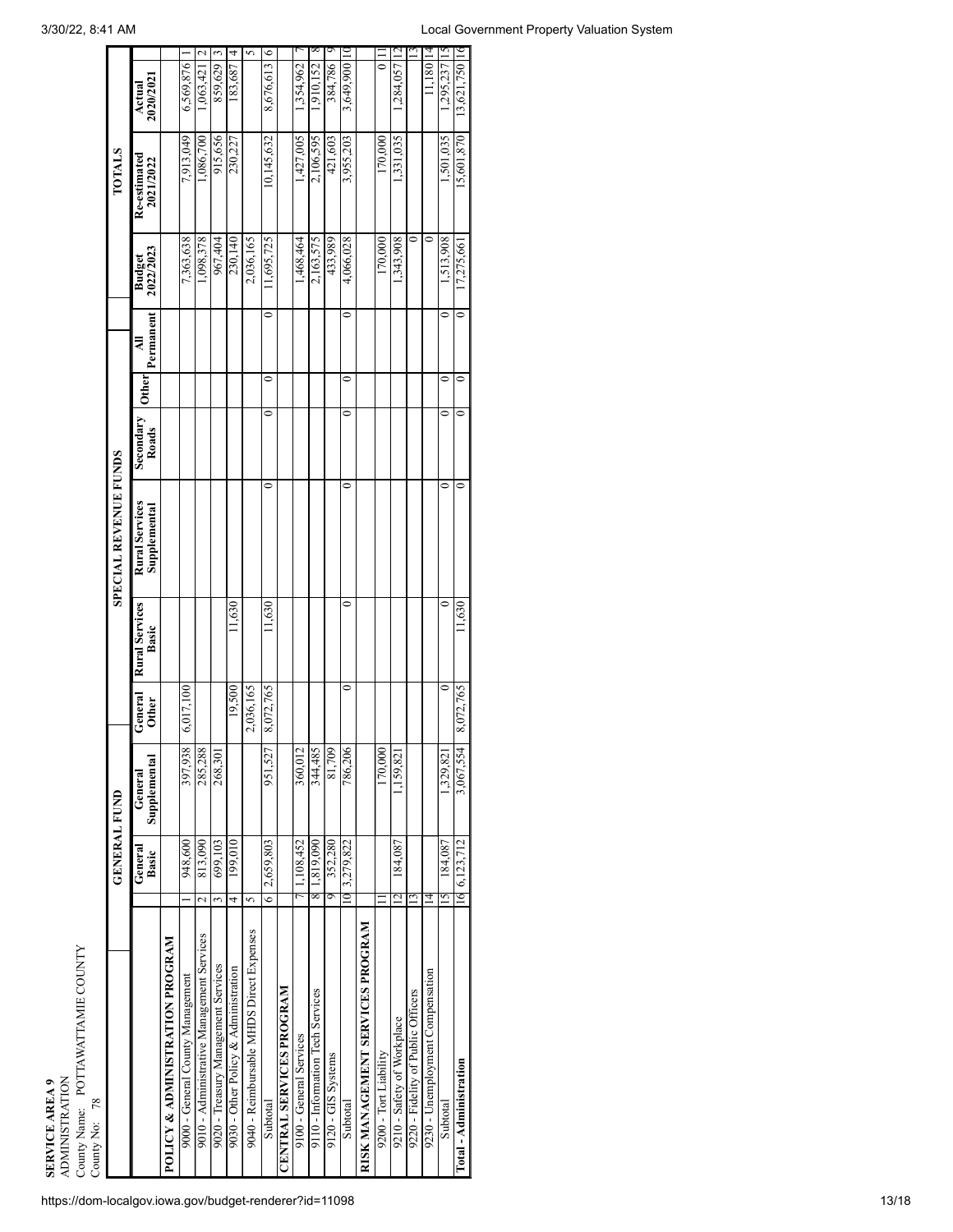NONPROGRAM EXPEN<br>County Name: POTTAW DITU RES, DISB U RSEMENTS AN D OTHER FIN AN CIN G USES

County Name: POTTAWATTA MIE C O UNTY

| 78<br>County No:                            |                   |                  |                         |                  |                                   |                                   |                    |              |                         |                     |                  |                            |                                       |                     |                                 |
|---------------------------------------------|-------------------|------------------|-------------------------|------------------|-----------------------------------|-----------------------------------|--------------------|--------------|-------------------------|---------------------|------------------|----------------------------|---------------------------------------|---------------------|---------------------------------|
| <b>GENERAL FUND</b>                         |                   |                  |                         |                  |                                   | <b>SPECIAL REVENUE FUNDS</b>      |                    |              |                         |                     |                  |                            | <b>TOTALS</b>                         |                     |                                 |
|                                             |                   | General<br>Basic | General<br>Supplemental | General<br>Other | <b>Services</b><br>Basic<br>Rural | Supplemental<br>Services<br>Rural | Secondary<br>Roads | <b>Other</b> | All Capital<br>Projects | All Debt<br>Service | Permanent<br>₹   | <b>Budget</b><br>2022/2023 | estimated<br>$2021/2022$<br><u>مم</u> | 2020/2021<br>Actual |                                 |
| NONPROGRAM CURRENT EXPENDITURES             |                   |                  |                         |                  |                                   |                                   |                    |              |                         |                     |                  |                            |                                       |                     |                                 |
| 0010 - County Farm Operations               |                   |                  |                         |                  |                                   |                                   |                    |              |                         |                     |                  | $\bullet$                  |                                       |                     |                                 |
| 0020 - Interest on Short-Term Debt          | Z                 |                  |                         |                  |                                   |                                   |                    |              |                         |                     |                  | $\bullet$                  |                                       |                     |                                 |
| 0030 - Other Nonprogram Current             | 3                 |                  |                         |                  |                                   |                                   |                    |              |                         |                     |                  | $\bullet$                  |                                       |                     |                                 |
| 0040 - Other County Enterprises             | 4                 |                  |                         |                  |                                   |                                   |                    |              |                         |                     |                  | $\circ$                    |                                       |                     |                                 |
| Total - Nonprogram Current                  | $\sim$            | 0                | $\circ$                 | 0                | 0                                 | $\bullet$                         | 0                  | 0            |                         |                     | 0                | $\circ$                    | $\bullet$                             | $\bullet$           |                                 |
| <b>LONG-TERM DEBT SERVICE</b>               |                   |                  |                         |                  |                                   |                                   |                    |              |                         |                     |                  |                            |                                       |                     |                                 |
| 0100 - Principal                            | 0                 |                  |                         |                  |                                   |                                   |                    |              |                         | 2,955,000           |                  | 2,955,000                  | 3,286,171                             | 2,932,278           |                                 |
| 0110 - Interest and Fiscal Charges          |                   |                  |                         |                  |                                   |                                   |                    |              |                         | 539,250             |                  | 539,250                    | 446,780                               | 163,843             |                                 |
| Total Long-term Debt Service                | $\infty$          | $\circ$          | $\circ$                 | $\bullet$        | 0                                 | $\circ$                           | $\circ$            | $\bullet$    |                         | 3,494,250           | $\circ$          | 3,494,250                  | 3,732,951                             | 3,096,121           |                                 |
| <b>CAPITAL PROJECTS</b>                     |                   |                  |                         |                  |                                   |                                   |                    |              |                         |                     |                  |                            |                                       |                     |                                 |
| 0200 - Roadway Construction                 | $\circ$           |                  |                         |                  |                                   |                                   | 2,325,000          |              |                         |                     |                  | 2,325,000                  | 2,150,000                             | 2,269,025           |                                 |
| 0210 - Conservation Land Acquisition & Dev. | $\approx$         |                  |                         |                  |                                   |                                   |                    |              |                         |                     |                  | 0                          |                                       |                     |                                 |
| 0220 - Other Capital Projects               | $\equiv$          |                  |                         |                  |                                   |                                   |                    |              | 11,336,200              |                     |                  | 11,336,200                 | 5,603,222                             | 5,633,256           |                                 |
| Total Capital Projects                      | $\mathbf{r}$      | 0                | 0                       | 0                | 0                                 | $\bullet$                         | 2,325,000          | $\bullet$    | 11,336,200              |                     | 0                | 13,661,200                 | 7,753,222                             | 7,902,281           |                                 |
| <b>ANVIVINIS STAILIIGNAAXA</b>              |                   |                  |                         |                  |                                   |                                   |                    |              |                         |                     |                  |                            |                                       |                     |                                 |
| Total Public Safety and Legal Services      | $\overline{13}$   | 22,721,258       | 13,546,619              | 87,500           | 503,576                           | $\bullet$                         | 0                  | 0            |                         |                     | 0                | 36,858,953                 | 34,530,647                            | 32,904,978          |                                 |
| Total Physical Health and Social Services   | $\overline{4}$    | 2,561,972        | 1,781,118               | 668,424          | 254,261                           | $\circ$                           | $\circ$            | 5,000        |                         |                     | $\circ$          | 5,270,775                  | 5,427,603                             | 5,881,090           |                                 |
| Total Mental Health, ID & DD                | $\overline{15}$   | $\circ$          | $\circ$                 | ∊                | $\circ$                           | $\bullet$                         | $\circ$            | 0            |                         |                     | $\circ$          | $\circ$                    | 2,175,518                             | 2,378,153           |                                 |
| Total County Environment and Education      | $\overline{6}$    | 1,669,470        | 495,423                 | 9,737,000        | ,654,953                          | $\bullet$                         | 0                  | 2,348,500    |                         |                     | $\circ$          | 5,905,346                  | 14,886,128                            | 5,724,885           |                                 |
| Total Roads & Transportation                |                   | 0                | $\mathbf{\circ}$        | 1,600            | 0                                 | $\circ$                           | 7,012,670          | 0            |                         |                     | $\circ$          | 7,014,270                  | 19,068,279                            | 5,858,247           |                                 |
| Total Government Services to Residents      | $\frac{8}{18}$    | 1,188,258        | 1,327,779               | 0                | 6,000                             | $\circ$                           | 0                  | 35,000       |                         |                     | 0                | 2,557,037                  | 2,577,043                             | 2,362,547           |                                 |
| <b>Total Administration</b>                 | $\overline{19}$   | 6,123,712        | 3,067,554               | 8,072,765        | 11,630                            | $\circ$                           | $\circ$            | 0            |                         |                     | $\circ$          | 17,275,661                 | 15,601,870                            | 13,621,750          |                                 |
| Total Nonprogram Current                    | $\overline{c}$    | 0                | $\circ$                 | 0                | $\circ$                           | $\bullet$                         | $\circ$            | 0            |                         |                     | $\circ$          | 0                          | 0                                     |                     | اب                              |
| Total Long-Term Debt Service                | $\overline{z}$    | $\bullet$        | $\circ$                 | $\circ$          | $\circ$                           | $\bullet$                         | 0                  | 0            |                         | 3,494,250           | $\mathbf{\circ}$ | 3,494,250                  | 3,732,951                             | 3,096,121           | $\sim$                          |
| Total Capital Projects                      | Z                 | 0                | 0                       | 0                | 0                                 | $\bullet$                         | 325,000            | 0            | 1,336,200               |                     | $\mathbf{\circ}$ | 3,661,200                  | 1,753,222                             | 7,902,281           | Ñ                               |
| Total - All Expenditures                    | 23                | 34,264,670       | 20,218,493              | 18,567,289       | 2,430,420                         | $\bullet$                         | 19,337,670         | 2,388,500    | 11,336,200              | 3,494,250           | $\bullet$        | 112,037,492                | 105,753,261                           | 89,730,052          | $\sim$                          |
| <b>OTHER BUDGETARY FINANCING USES</b>       |                   |                  |                         |                  |                                   |                                   |                    |              |                         |                     |                  |                            |                                       |                     |                                 |
| OPERATING TRANSFERS OUT                     |                   |                  |                         |                  |                                   |                                   |                    |              |                         |                     |                  |                            |                                       |                     |                                 |
| To General Supplemental                     | $\overline{24}$   |                  |                         |                  |                                   |                                   |                    |              |                         |                     |                  | $\bullet$                  |                                       |                     | Ń                               |
| To Rural Services Supplemental              | 25                |                  |                         |                  |                                   |                                   |                    |              |                         |                     |                  | 0                          |                                       |                     | $\sim$                          |
| To Secondary Roads                          | 26                |                  |                         |                  | 5,300,000                         |                                   |                    |              |                         |                     |                  | 5,300,000                  | 5,515,000                             | 7,769,000           | $\overline{a}$                  |
| To Other Budgetary Funds                    | 27                | 500,919          |                         | 1,444.1          |                                   |                                   | 3,607,500          |              |                         |                     |                  | 5,552,596                  | 2,492,644                             | 7,277,270           | $\sim$                          |
| Total Operating Transfers Out               | 28                | 500,919          | $\circ$                 | 1,444,177        | 5,300,000                         | $\bullet$                         | 3,607,500          | $\bullet$    | $\circ$                 | 0                   | $\bullet$        | 10,852,596                 | 8,007,644                             | 15,046,270          | $\ddot{\Omega}$ $\ddot{\Omega}$ |
| REFUNDED DEBT/PAYMENTS TO ESCROW            | 29                |                  |                         |                  |                                   |                                   |                    |              |                         |                     |                  | 0                          |                                       |                     |                                 |
| Increase (Decrease) In Reserves             | $\boldsymbol{30}$ |                  |                         |                  |                                   |                                   |                    |              |                         |                     |                  | $\circ$                    |                                       |                     | $\tilde{\mathfrak{G}}$          |
| Fund Balance - Nonspendable                 | $\overline{5}$    |                  |                         |                  |                                   |                                   |                    |              |                         |                     |                  | $\circ$                    |                                       |                     | $\epsilon$                      |
| Fund Balance - Restricted                   | 32                |                  | 7,150,104               | 1,290,857        | 1,301,629                         |                                   | 3,455,650          | 1,307,420    | 8,831,822               | 854,892             |                  | 24,192,374                 |                                       |                     | $\omega$ $\omega$               |
| Fund Balance - Committed                    | 33                |                  |                         |                  |                                   |                                   |                    |              |                         |                     |                  | 0                          |                                       |                     |                                 |
| Fund Balance - Assigned                     | 34                |                  |                         | 5,684,030        |                                   |                                   |                    |              |                         |                     |                  | 5,684,030                  |                                       |                     | بي                              |
| Fund Balance - Unassigned                   |                   | 35 22,841,554    | $\Rightarrow$           | 0                | $\circ$                           | 0                                 | $\circ$            | $\circ$      | $\circ$                 | 0                   | 0                | 22,841,554                 | 78,279,482                            | 61,808,671          | $\sim$                          |
| Total Ending Fund Balance - June 30,        | 36                | 22,841,554       | 7,150,104               | 6,974,887        | 1,301,629                         | $\bullet$                         | 3,455,650          | 1,307,420    | 8,831,822               | 854,892             | 0                | 52,717,958                 | 78,279,482                            | 61,808,671          | بي                              |
| <b>Total Requirements</b>                   | 57                | 57,607,143       | 27,368,597              | 26,986,353       | 9,032,049                         | $\overline{\phantom{0}}$          | 26,400,820         | 3,695,920    | 20,168,022              | 4,349,142           | $\bullet$        | 175,608,046                | 192,040,387                           | 166,584,993         |                                 |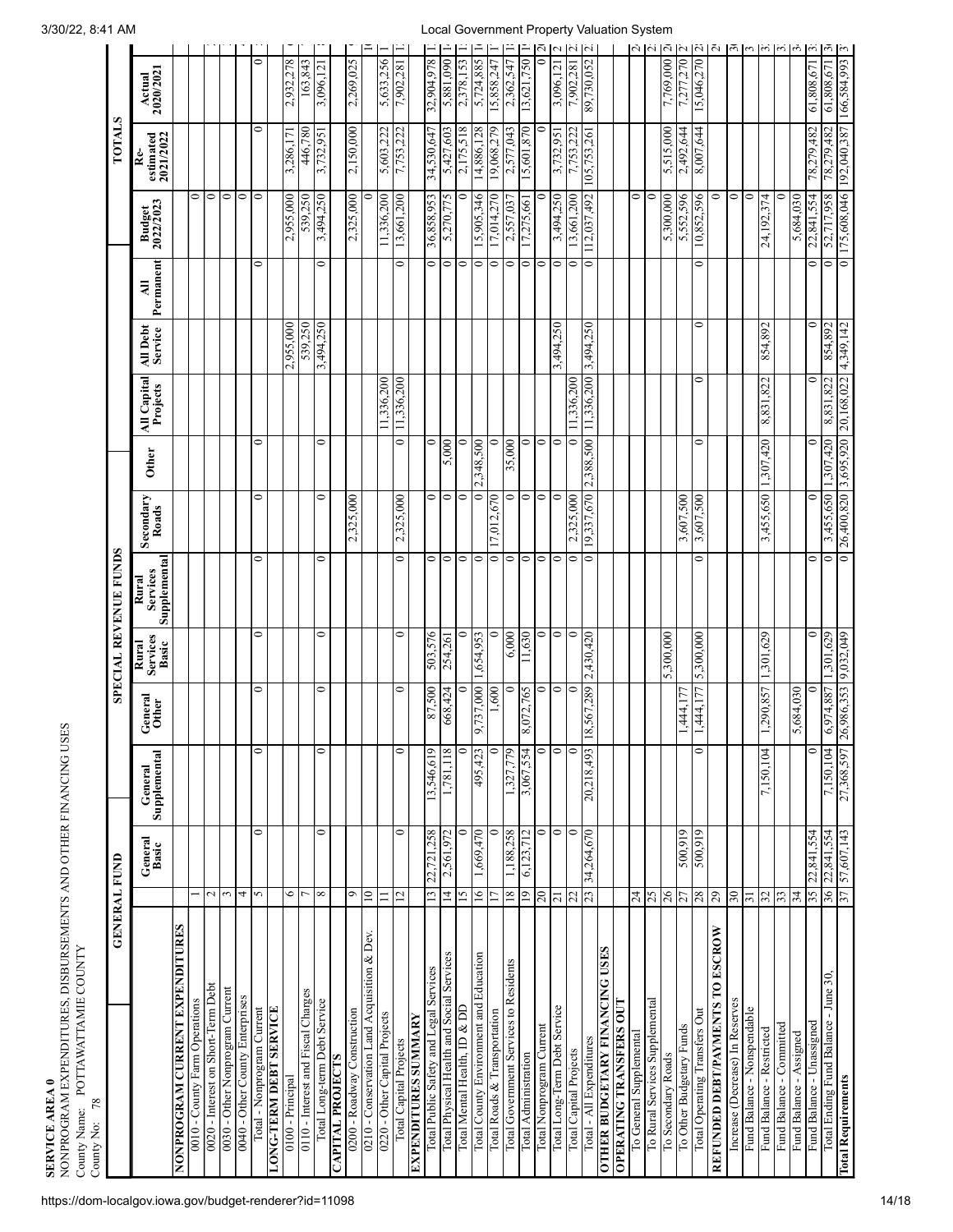| LONG TERM DEBT SCHEDULE                         |                    |                        |                                          |                               |                              |                                                          |                                                                                         |                                                           |                                                                           |              |
|-------------------------------------------------|--------------------|------------------------|------------------------------------------|-------------------------------|------------------------------|----------------------------------------------------------|-----------------------------------------------------------------------------------------|-----------------------------------------------------------|---------------------------------------------------------------------------|--------------|
|                                                 |                    |                        | This                                     |                               |                              | area, lines 1 through 20, is for Countywide Debt Service |                                                                                         |                                                           |                                                                           |              |
| Project Name                                    |                    | Amount<br>of Issue     | Resolution<br>Number<br>Debt             | 2022/2023<br>Principal<br>Due | Due<br>2022/2023<br>Interest | Bond Registration<br>Due 2022/2023                       | Due<br><b>OBLIGATION</b><br>2022/2023<br>TOTAL                                          | Amount Paid by Other Funds &<br>Debt Service Fund Balance | Replacement & Debt Service<br><b>Current Year Utility</b><br><b>Taxes</b> |              |
| GO Bond Series 2016A                            |                    | 4,670,000 06/07/2016   |                                          | 90,000                        | 10,125                       |                                                          | 100,125                                                                                 |                                                           |                                                                           | 100,125      |
| GO Bond Series 2018                             | $\sim$             | 5,260,000 03/06/18     |                                          | 700,000                       | 26,400                       |                                                          | 726,400                                                                                 |                                                           |                                                                           | 726,400      |
| GO Bond Series 2020A                            | 3                  | 4,610,000   10/27/2020 |                                          | 750,000                       | 64,800                       |                                                          | 814,800                                                                                 |                                                           |                                                                           | 814,800      |
| G O Bond Series 2020B (Local Option Sales Bond) | $\overline{4}$     | 2,045,000 10/27/2020   |                                          | 190,000                       | 16,600                       |                                                          | 206,600                                                                                 | 206,600                                                   |                                                                           | 0            |
| G O Bond Series 2021A                           | $\mathbf{\hat{5}}$ | 1.905.81/8   000.506   |                                          | 225,000                       | 33,600                       |                                                          | 258,600                                                                                 |                                                           |                                                                           | 258,600      |
| G O Bond Series 2021B (UR)                      | $\circ$            | 12,000,000 8/18/2021   |                                          | 400,000                       | 227,000                      |                                                          | 627,000                                                                                 |                                                           |                                                                           | 627,000      |
| GO Bond Series 2021C (Local Option Sales Bond)  | $\overline{ }$     | 5,955,000              | 10/12/202                                | 285,000                       | 106,900                      |                                                          | 391,900                                                                                 | 391,900                                                   |                                                                           | 0            |
| G O Bond Series 2022A ***                       | $\infty$           | 1,745,000              | 7/1/2022                                 | 315,000                       | 40,425                       |                                                          | 355,425                                                                                 |                                                           |                                                                           | 355,425      |
|                                                 | $\circ$            |                        |                                          |                               |                              |                                                          | 0                                                                                       |                                                           |                                                                           | 0            |
|                                                 | $\approx$          |                        |                                          |                               |                              |                                                          | $\circ$                                                                                 |                                                           |                                                                           | $\circ$      |
|                                                 |                    |                        |                                          |                               |                              |                                                          | $\circ$                                                                                 |                                                           |                                                                           | 0            |
|                                                 | $\overline{2}$     |                        |                                          |                               |                              |                                                          | 0                                                                                       |                                                           |                                                                           | $\bullet$    |
|                                                 | ≌                  |                        |                                          |                               |                              |                                                          | 0                                                                                       |                                                           |                                                                           | $\bullet$    |
|                                                 | 4                  |                        |                                          |                               |                              |                                                          | 0                                                                                       |                                                           |                                                                           | $\circ$      |
|                                                 | $\overline{15}$    |                        |                                          |                               |                              |                                                          | 0                                                                                       |                                                           |                                                                           | $\circ$      |
|                                                 | $\overline{6}$     |                        |                                          |                               |                              |                                                          | $\circ$                                                                                 |                                                           |                                                                           | $\circ$      |
|                                                 | 17                 |                        |                                          |                               |                              |                                                          | $\circ$                                                                                 |                                                           |                                                                           | 0            |
|                                                 | $\overline{18}$    |                        |                                          |                               |                              |                                                          | $\circ$                                                                                 |                                                           |                                                                           | 0            |
|                                                 | $\overline{0}$     |                        |                                          |                               |                              |                                                          | 0                                                                                       |                                                           |                                                                           | 0            |
|                                                 | $\overline{c}$     |                        |                                          |                               |                              |                                                          | 0                                                                                       |                                                           |                                                                           | 0            |
| <b>TOTALS FOR COUNTYWIDE DEBT SERVICE:</b>      |                    |                        |                                          | 2,955,000                     | 525,850                      | 0                                                        | 3,480,850                                                                               | 598,500                                                   |                                                                           | 2,882,350    |
|                                                 |                    |                        | This area, lines 21 through 25, is for P |                               |                              |                                                          | artial County Debt Service Only -- Such as for Special Assessment District Debt Service |                                                           |                                                                           |              |
|                                                 |                    |                        |                                          |                               |                              |                                                          |                                                                                         | $\overline{z}$                                            | 0                                                                         | 0            |
|                                                 |                    |                        |                                          |                               |                              |                                                          |                                                                                         | 22                                                        | 0                                                                         | $\circ$      |
|                                                 |                    |                        |                                          |                               |                              |                                                          |                                                                                         | 23                                                        | 0                                                                         | $\circ$      |
|                                                 |                    |                        |                                          |                               |                              |                                                          |                                                                                         | 24                                                        | 0                                                                         | 0            |
|                                                 |                    |                        |                                          |                               |                              |                                                          |                                                                                         | 25                                                        | 0                                                                         | 0            |
| TOTALS FOR PARTIAL COUNTY DEBT SERVICE:         |                    |                        |                                          |                               |                              |                                                          |                                                                                         | $\circ$                                                   | $\circ$<br>0<br>$\circ$                                                   | $\circ$<br>0 |
|                                                 |                    |                        |                                          |                               |                              |                                                          |                                                                                         |                                                           |                                                                           |              |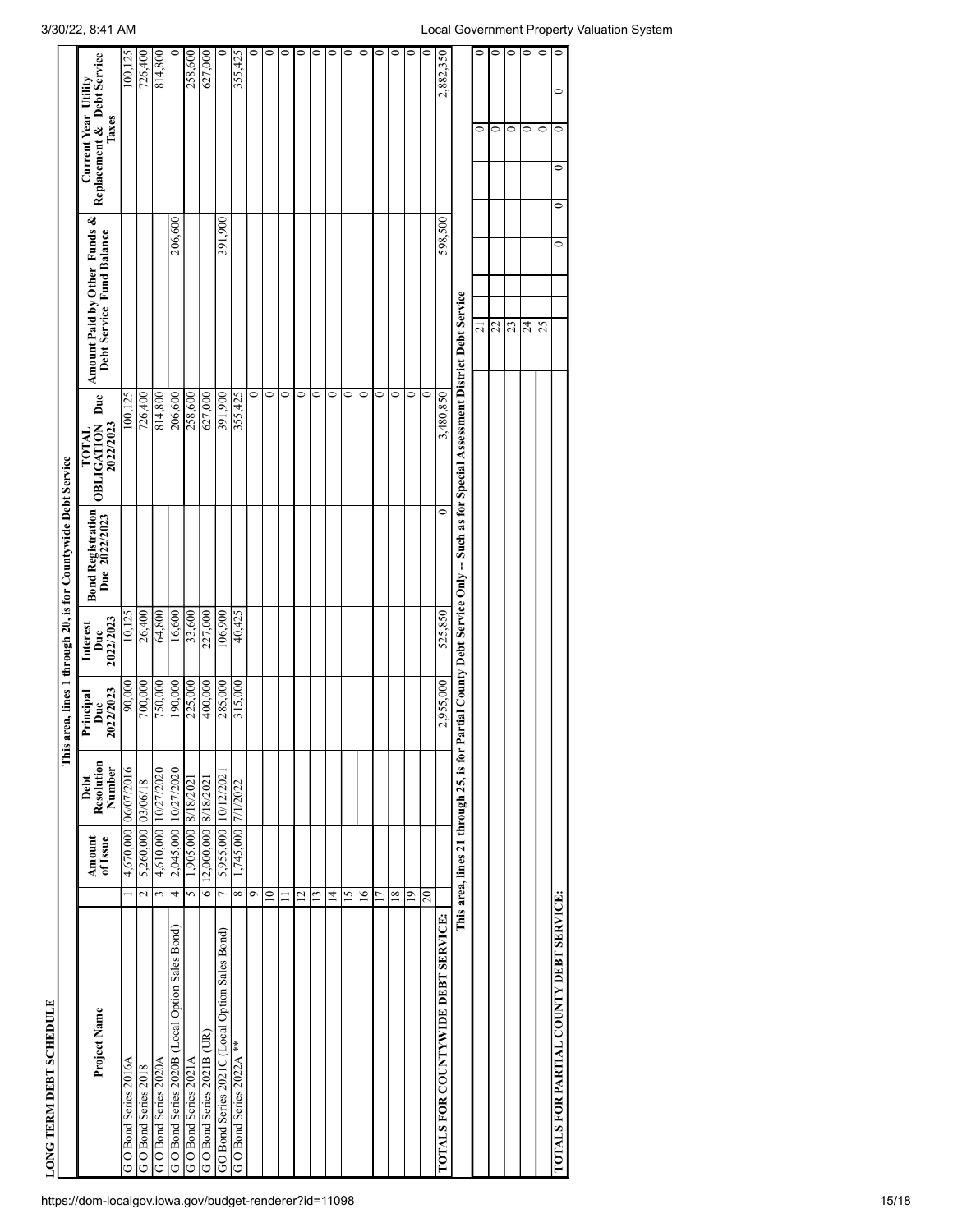NOTICE OF PUBLIC HEARING THE BOARD OF SUPERVISORS INTENDS TO LEVY GENERAL BASIC PROPERTY TAX RATES WHICH EXCEED STATUTORY MAXIMUMS The accompanying budget summary requires a general basic property tax rate that exceeds the maximum rate as established by the<br>general assembly. Comparison of the proposed general basic rate with the sta **between the proposed rate and the maximum rate:**

| $  -$<br>$\sim$<br>.000<br>Proposed General<br>Taxable<br>Value:<br>Rate per<br>Basic<br><b>Tax</b><br>- OT                      | 3.69000  |
|----------------------------------------------------------------------------------------------------------------------------------|----------|
| Maximum<br>$-1$<br>$\sim$<br>$\sim$<br>$\mathbf{r}$<br>$1.000$ of<br>$\sim$<br>Taxable Value:<br>. Kate per<br>treneral<br>Basic | 3.50000  |
| General Basic<br>Dollars to be Generated in Excess of Maximum:<br>lax                                                            | .098.025 |

Major reasons for the difference between the proposed general basic tax rate and the maximum basic tax rate:

Additional revenue needed to permit the continuance of programs and services which provide substantial benefits to county residents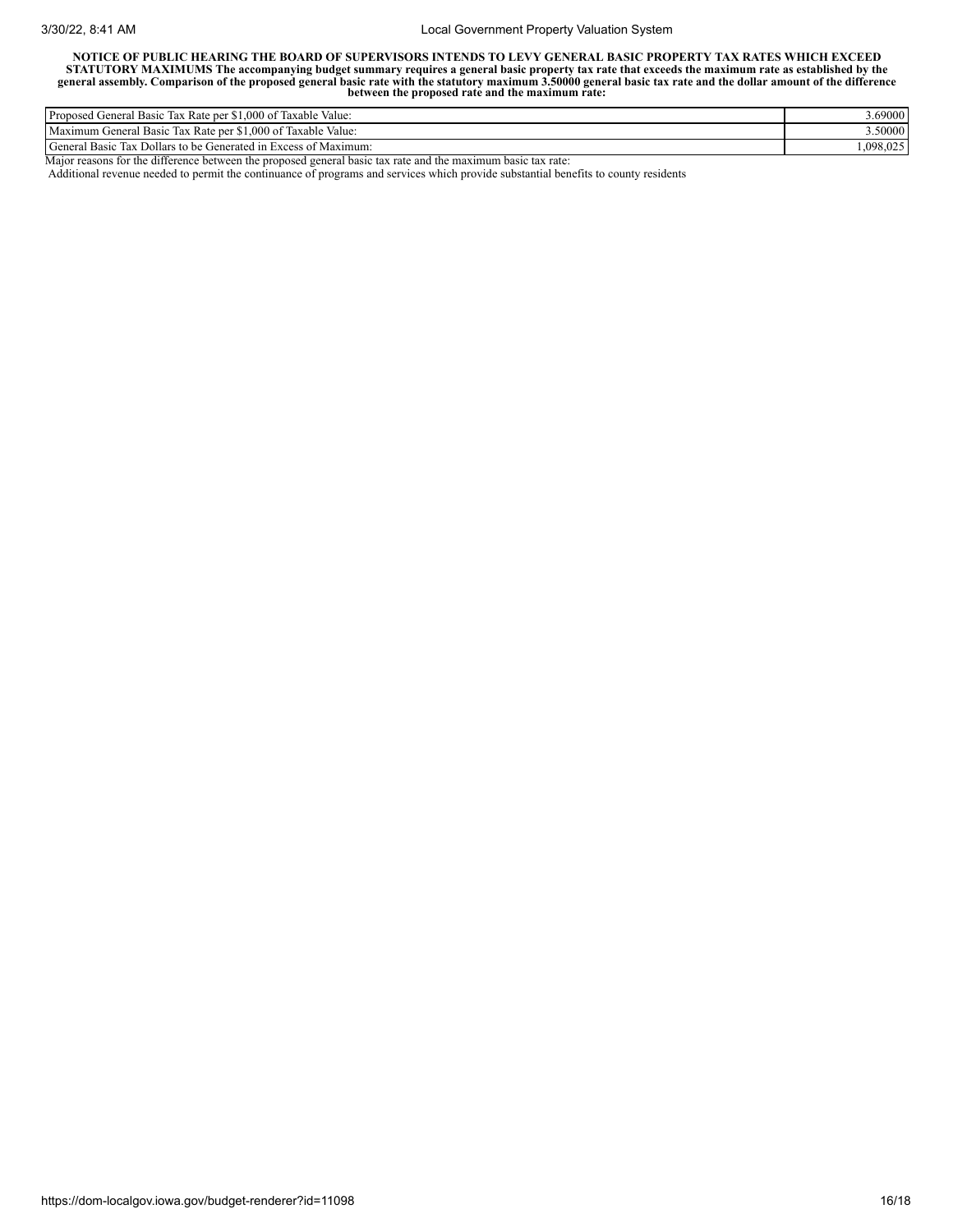NOTICE OF PUBLIC HEARING THE BOARD OF SUPERVISORS INTENDS TO LEVY RURAL BASIC PROPERTY TAX RATES WHICH EXCEED STATUTORY MAXIMUMS The accompanying budget summary requires a Rural Basic property tax rate that exceeds the maximum rate as established by the General Assembly. Comparison of the proposed general basic rate with the statu

| $\sim$<br>$\sim$<br>$\lambda$ Rate per \$1,000 of $\theta$<br>$\mathbf{r}$<br>Proposed<br>Value:<br>. Rural<br>Taxable<br>1ax<br>Basic         | 3.36948      |
|------------------------------------------------------------------------------------------------------------------------------------------------|--------------|
| $\sim$<br>$\sim$ $\sim$ $\sim$<br>$\sqrt{ }$<br>$\sim$<br>000<br>Basic<br>Value:<br>Taxable<br>1ax<br>1.000 of<br>Kural<br>Rate per<br>Maximum | 3.95000      |
| Rurai<br>of Maximum:<br>Dollars to be Q<br>Basic<br>Generated in<br>Excess.<br><b>Tax</b>                                                      | .546<br>tv.J |

Major reasons for the difference between the proposed Rural Basic tax rate and the maximum basic tax rate:

Lower than max